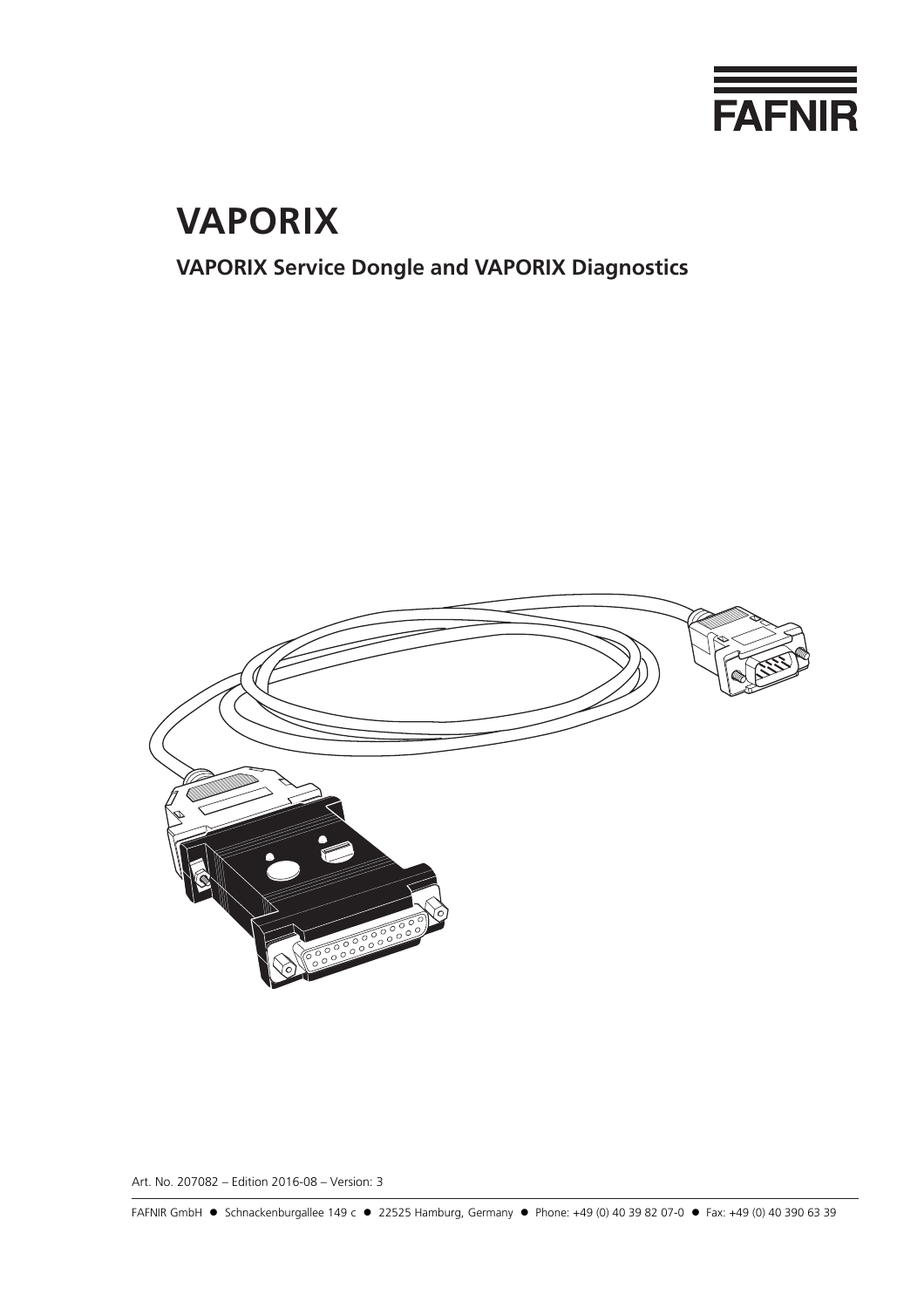

# **Table of contents**

| $\mathbf{1}$ |  |
|--------------|--|
| 2            |  |
| 3            |  |
| 4            |  |
| 5            |  |
| 6            |  |
|              |  |
|              |  |
| $\mathbf{1}$ |  |
| 2            |  |
| 3            |  |
| 4            |  |
| 5            |  |
| 6            |  |
| 7            |  |
|              |  |
|              |  |
| $\mathbf{1}$ |  |

©Copyright:

Reproduction and translation only with the written consent of the FAFNIR company.<br>FAFNIR reserves the right to carry out product alterations without prior notice.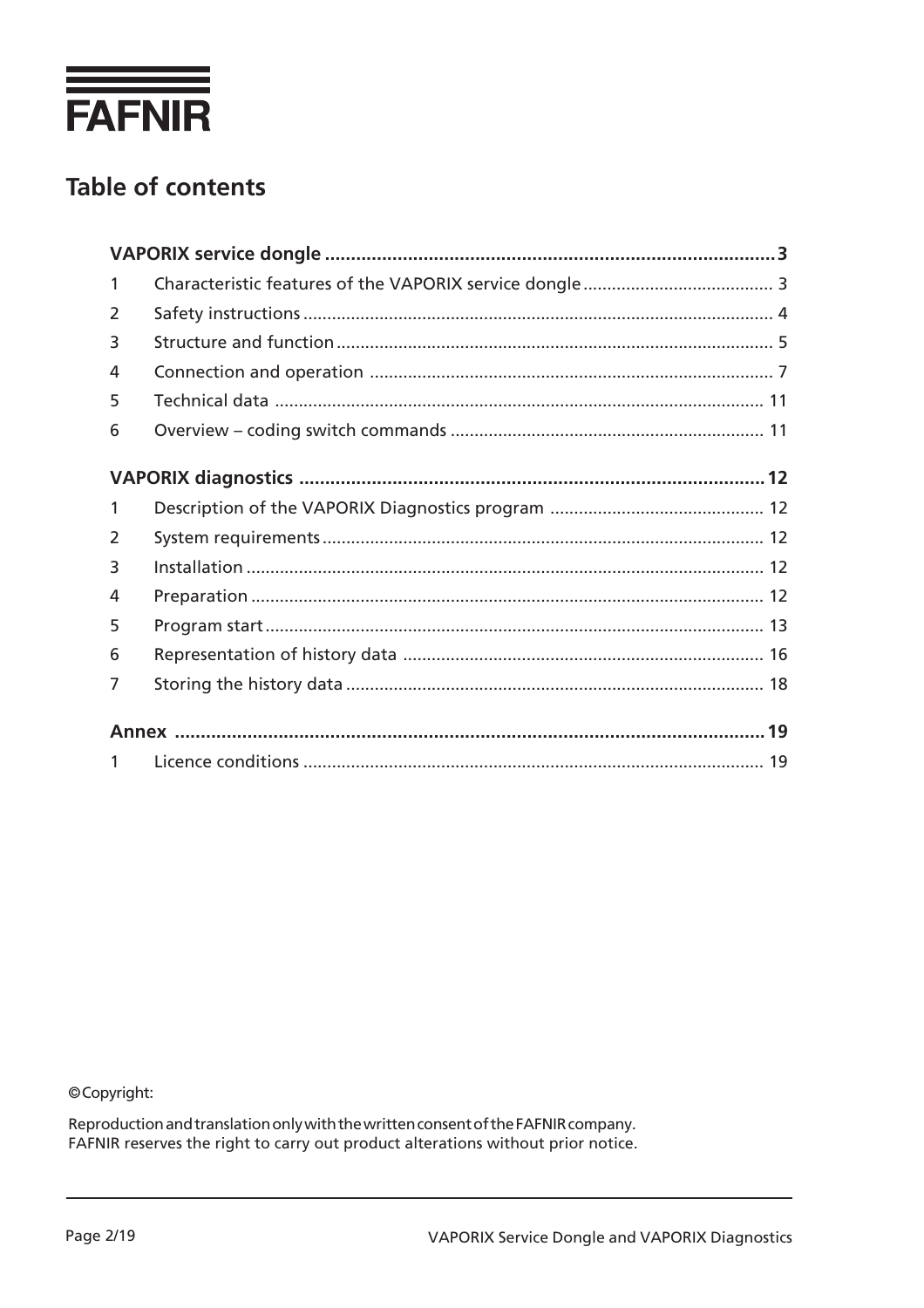

# <span id="page-2-0"></span>**VAPORIX service dongle**

### **1 Characteristic features of the VAPORIX service dongle**

The VAPORIX service dongle is needed to carry out service work on the automatic monitoring system VAPORIX, which measures, checks and evaluates vapour recovery at the fuel dispensers of filling stations.

The VAPORIX service dongle has two main functions:

- Access protection for the VAPORIX system and its configuration
- Ability to carry out services and tests on the VAPORIX system more simply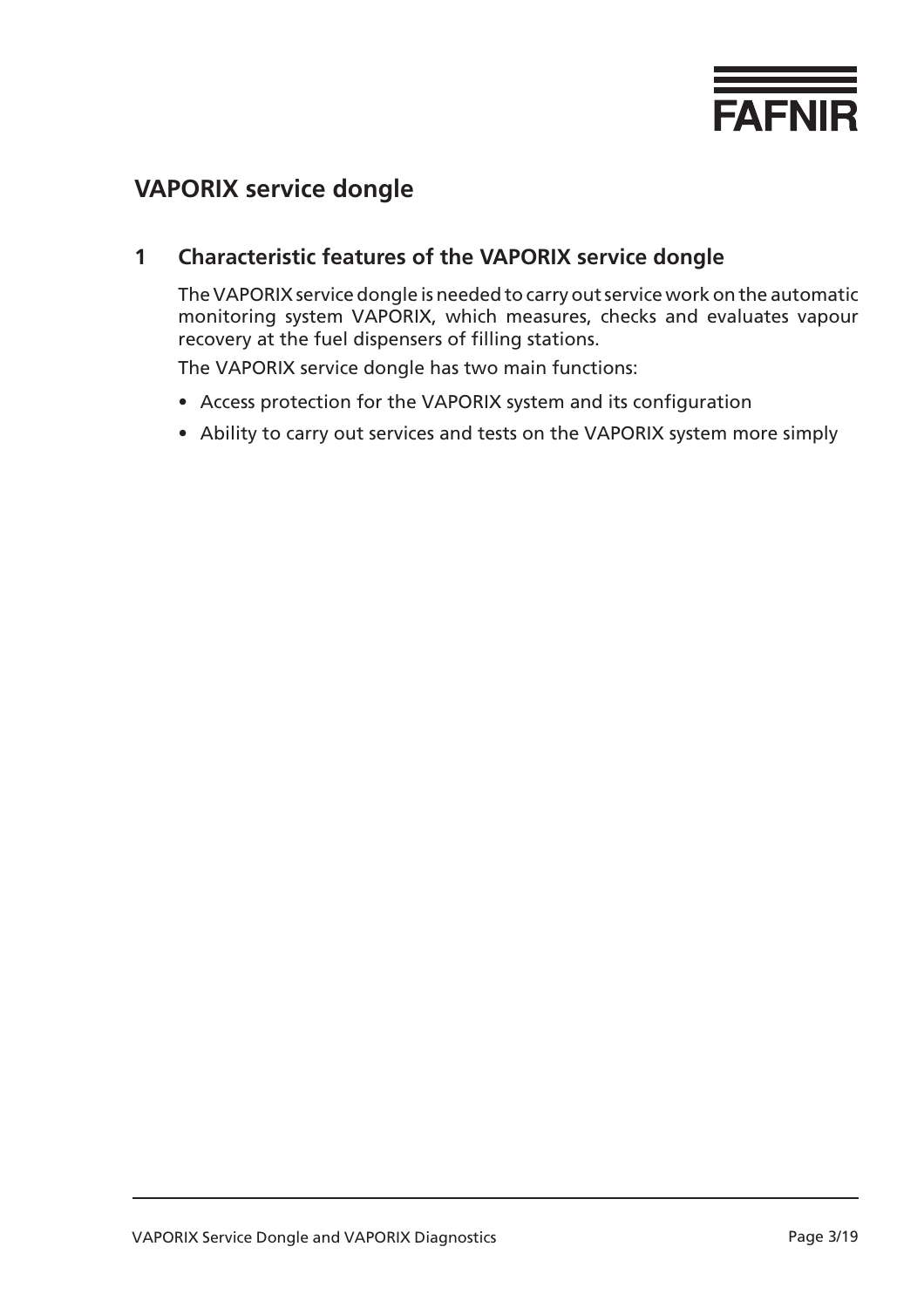<span id="page-3-0"></span>

### **2 Safety instructions**

The VAPORIX service dongle is used for access protection and as an operating module for servicing and testing of the automatic monitoring system VAPORIX. Use the device for this purpose only. The manufacturer shall not be liable for any form of damage resulting from improper use!

The VAPORIX service dongle was developed, manufactured and inspected in accordance with state-of-the-art technology and with recognised technical safety rules and regulations. Nevertheless, hazards may arise from the use of this device. Therefore, please observe the following safety instructions:

- Never perform any modifications, attachments or conversions on the dongle without obtaining prior consent from the manufacturer.
- Connection and operation of the device may only be carried out by expert personnel. Specialized knowledge must be obtained by undergoing regular training.
- Operators, installers and service personnel must observe all applicable safety regulations. This also applies to the local safety regulations and accident prevention regulations not mentioned in these operating instructions.
- The VAPORIX service dongle is not suitable for use in areas endangered by explosions and is only intended for use within the VAPORIX system.
- These instructions refer to the connection and operation of the service dongle only. For details of how to configure and operate the measurement analysis unit of the system VAPORIX-Control, please refer to the separate instructions for VAPORIX-Control and VAPORIX-Master.

The safety instructions in this manual are identified as follows:



**If you do not observe these safety instructions, there is a risk of accident or the VAPORIX system could be damaged.**



*Useful information that will guarantee proper function of the system or facilitate your work.*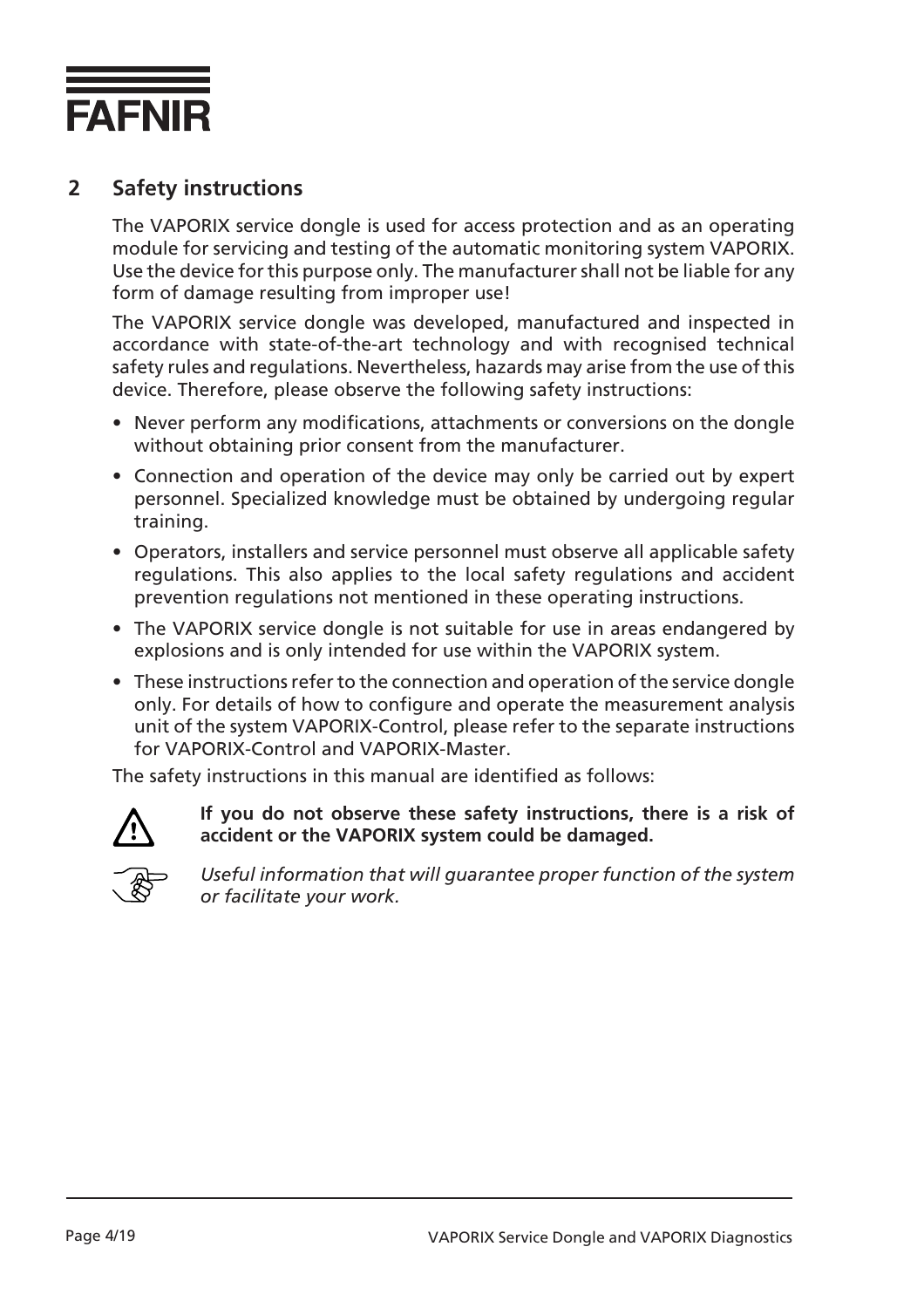

#### <span id="page-4-0"></span>**3 Structure and function**

The VAPORIX service dongle is already linked via its 25-pole Sub-D plug (2) to the connecting cable (1) when it is delivered. The connecting cable is used to connect the dongle to the measurement analysis unit VAPORIX-Control installed in the dispenser computer. Configuration of the VAPORIX system via the VAPORIX-Master is only possible with the dongle fitted. It is therefore not possible to e.g. alter the configuration of the VAPORIX system without authorisation.



Fig. 1: VAPORIX service dongle with connecting cable

The power supply of the service dongle is guaranteed by the measurement analysis unit VAPORIX-Control. After connecting the service dongle, the green light emitting diode (LED) (4) indicates that the dongle is ready for operation. Using the button (6) and the 10-step coding switch (5), simple service and testing work can be carried out on the VAPORIX system:

- Testing the automatic shutdown of a dispenser point
- Releasing a dispenser point that is shut down, for testing
- Resetting alarm after rectifying error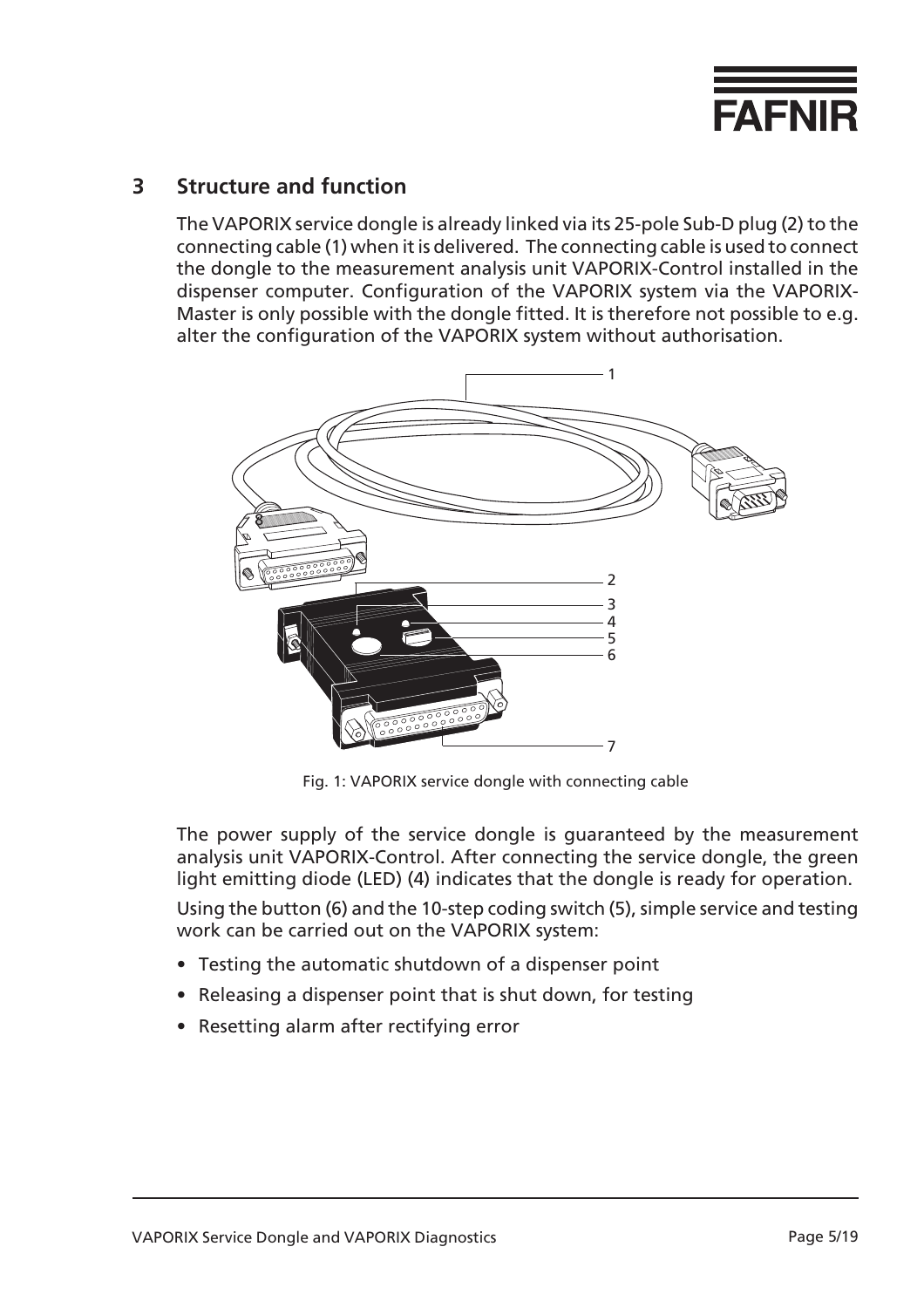

With the coding switch, the desired command is selected using a numerical code (0 to 9) and is sent to the VAPORIX system by pressing the button (see Chap. 4 "Connection and operation").

All work carried out on the VAPORIX system, which is only possible with the help of the service dongle, is registered, stored in the system and can be called up again using, for example, the optional signal display VAPORIX-Master.

The yellow LED (3) lights up when communication between the service dongle and VAPORIX-Control is established.



*The 25-pole SUB-D socket (7) is used to connect the dongle to a computer with an installed terminal program.*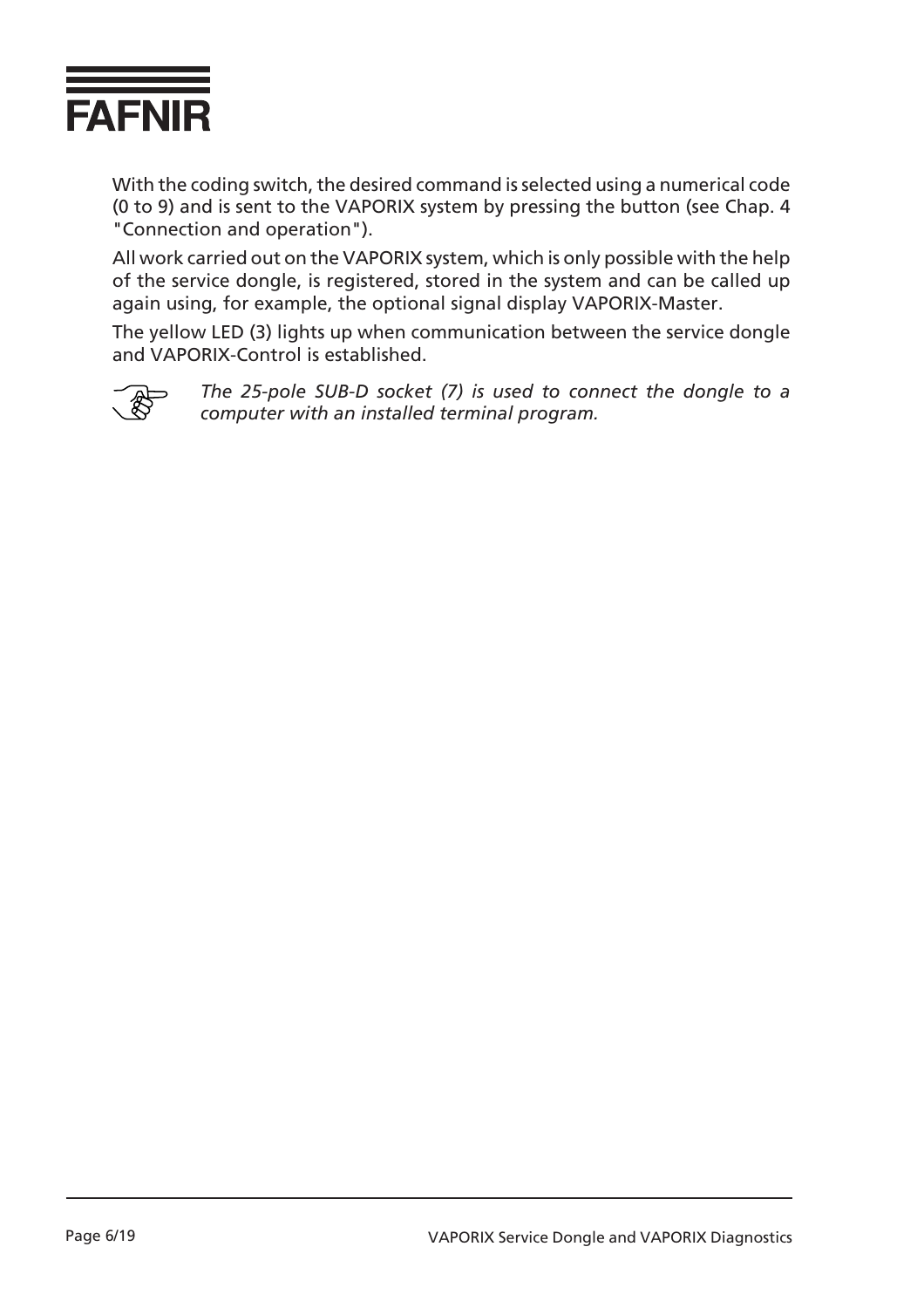

### <span id="page-6-0"></span>**4 Connection and operation**



**Connection and operation of the device may only be carried out by expert personnel. Operators, installers and service personnel must observe all applicable safety regulations. This also applies to the local safety regulations and accident prevention regulations not mentioned in these operating instructions.**



**Do not fit the service dongle during a fuel transfer.**

#### 4.1 Connecting the service dongle to VAPORIX-Control

For the electrical connection of the service dongle, the connecting cable's plug (8) must only be connected to the VAPORIX-Control service interface (9).

The green LED (4) on the service dongle lights up. The device is ready for operation. (See Fig. 2a, page 8)



**To avoid premature wearing of the contacts, the connecting cable to the VAPORIX-Control unit should always remain linked to the service dongle.**



*If the connecting cable has to be replaced, it can be exchanged with a standard serial interface cable (25-pole SUB-D socket on a 9-pole plug).*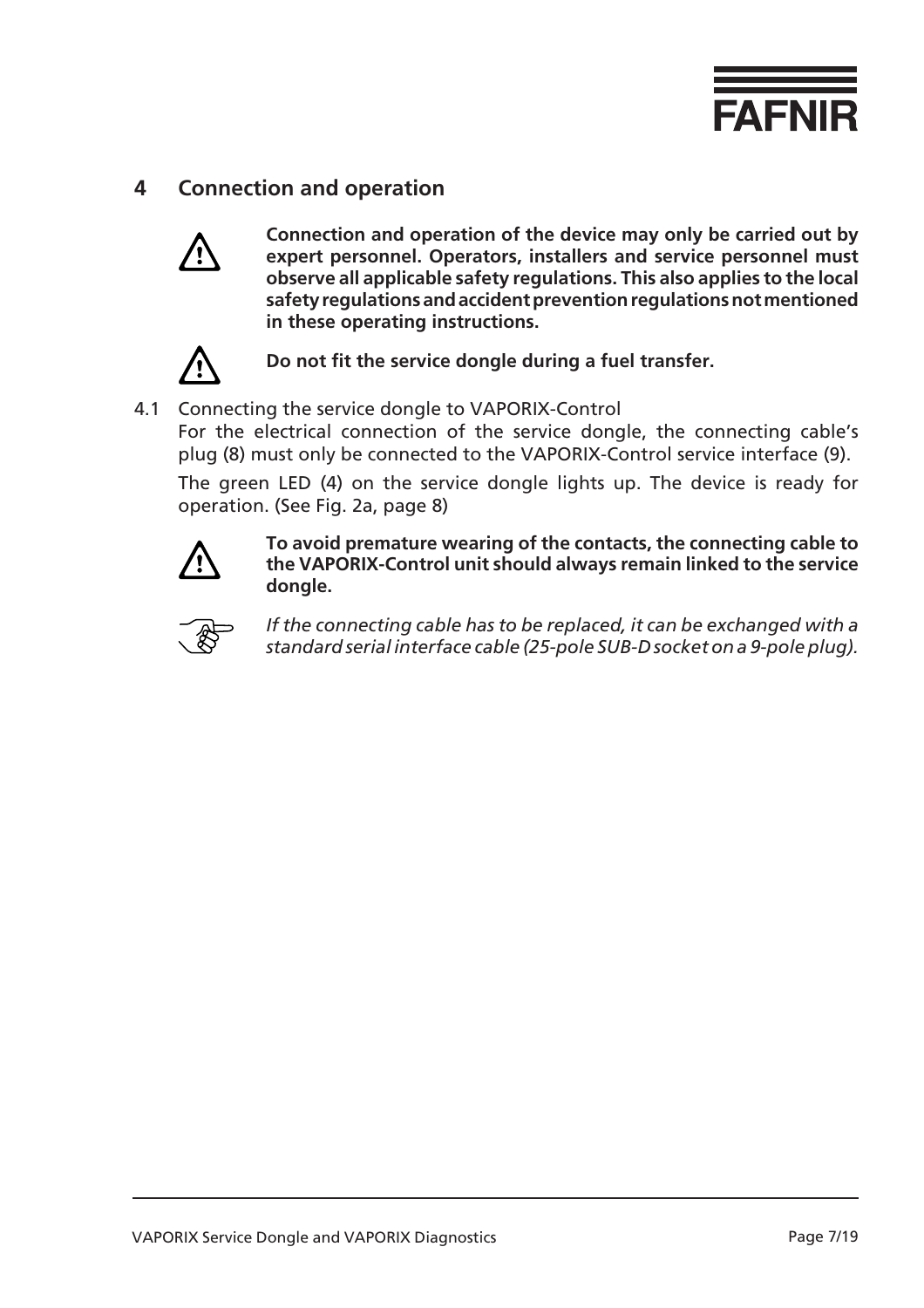



Fig. 2a: Connecting and logging in the VAPORIX service dongle

4.2 Logging in the service dongle

To ensure that the access authorisation for communication between the service dongle and VAPORIX-Control can be checked and registered, the dongle must be logged in before operation.

- 1. Turn coding switch to "0".
- 2. Press button.

The yellow LED lights up as long as the communication to VAPORIX-Control is established.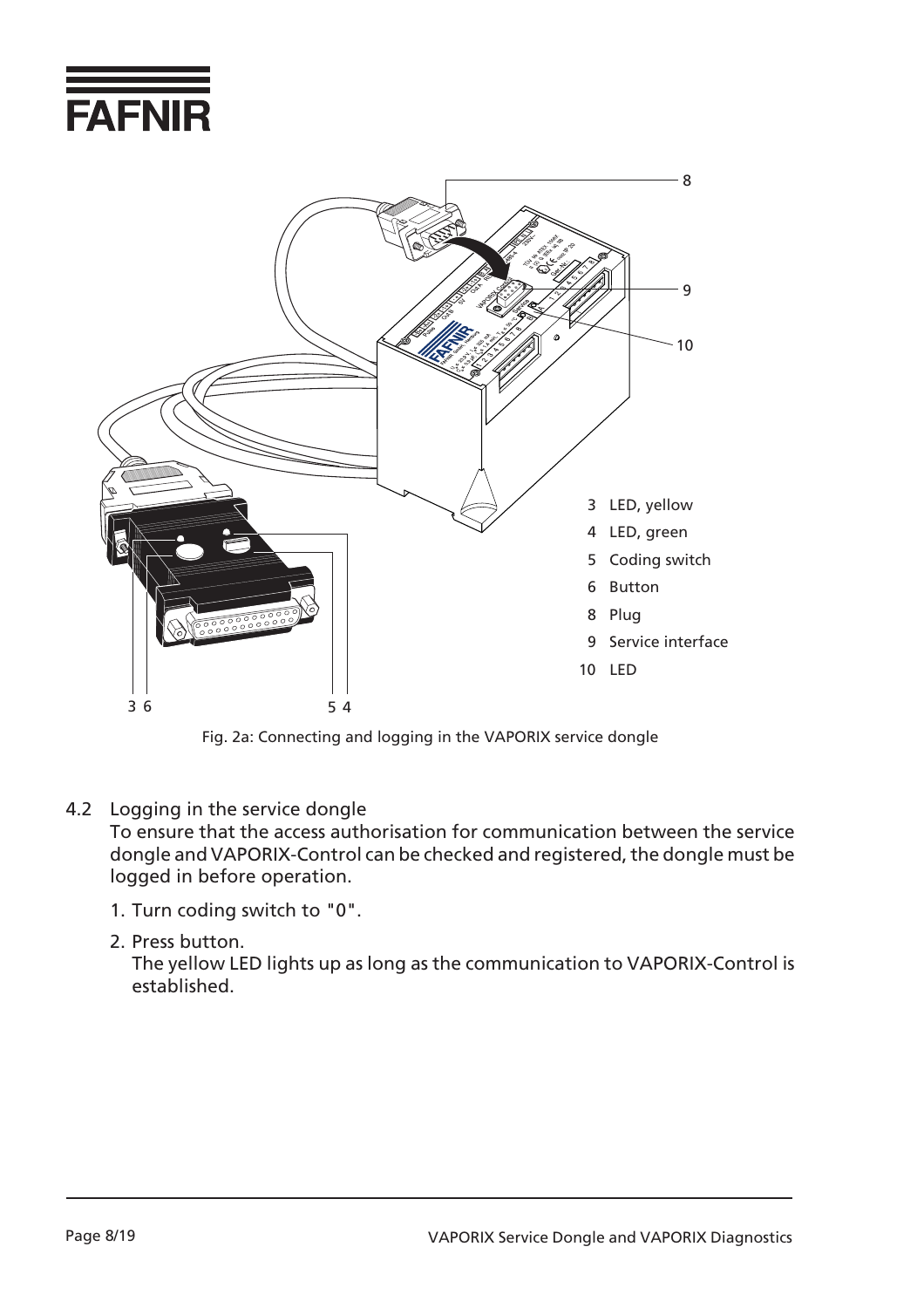

- 4.3 Testing the shutdown of the dispenser point If you want to test the triggering of an alarm and the shutdown in normal operation:
	- 1. Turn coding switch to position "1" for dispenser side A or to "2" for dispenser side B.
	- 2. Press button.

The corresponding LED "A/B" on the VAPORIX-Control unit must now flash orange instead of green. The alarm is triggered, and the 72-hour time limit begins to run.

3. Press button again.

The LED on the VAPORIX-Control unit must now flash red instead of orange and the fuel discharge of the dispenser concerned (side A or B) must be blocked.

- 4. Turn coding switch to "5" for dispenser side A or to "6" for dispenser side B in order to release the dispenser point.
- 5. To log out, turn coding switch to "9" and press button (yellow LED goes out).



**If the test shutdown is not cancelled by the service personnel within a period of 10 minutes, an automatic reset of the test shutdown is performed by the VAPORIX-Control measurement analysis unit.**

4.4 Releasing a dispenser point that is shut down, for testing

If a dispenser point has been automatically shut down due to a system error, it can be temporarily released for service purposes (e.g. control measurements).

- 1. Turn coding switch to "3" for dispenser side A or to "4" for dispenser side B.
- 2. Press button.

The dispenser point is released until the dongle is logged out again.

3. To log out, turn coding switch to "9" and press button (yellow LED goes out) or perform further service activities.



**After 60 minutes, a release of the dispenser point for testing and servicing purposes is reset by the VAPORIX-Control measurement analysis unit, provided that a reset operation has not already been performed by service personnel.**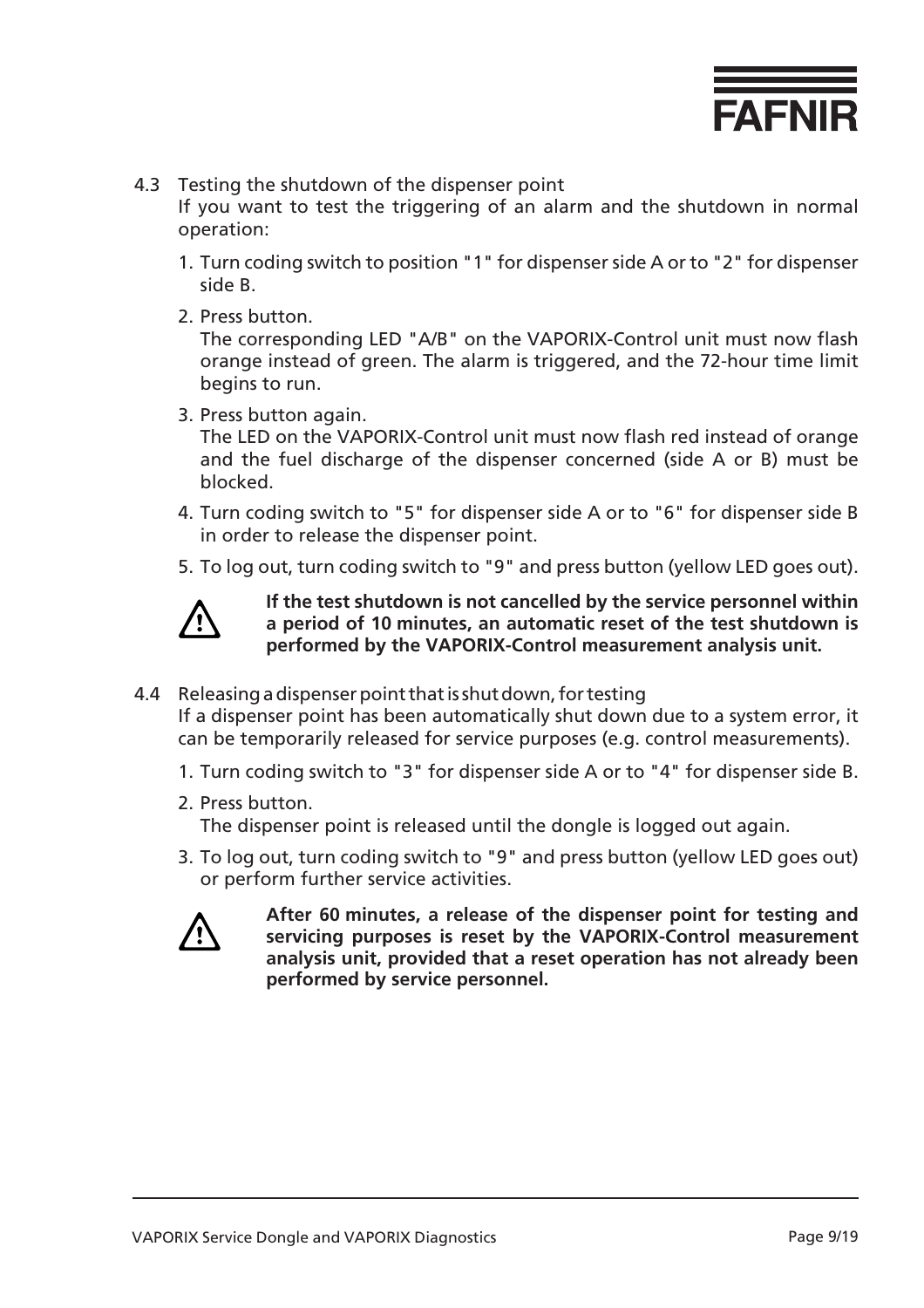

- 4.5 Resetting alarm after rectifying error If an alarm has been triggered at a dispenser point and the cause of the error has been rectified, the alarm can be reset in the VAPORIX-Control unit.
	- 1. Turn coding switch to "5" for dispenser side A or to "6" for dispenser side B.
	- 2. Press button. The alarm and the 72-hour time limit are reset.
	- 3. To log out, turn coding switch to "9" and press button (yellow LED goes out) or perform further service activities.
- 4.6 Checking the vapour recovery system

To ensure that hydrocarbons are no longer present during a dry calibration of the vapour recovery system, the manually operated terminal can be used to perform a simulation of fuel transfer. In that case the service dongle must be connected, and the coding switch must be turned to switch position "7".

The switch position also ensures that any downstream corrective control modules are deactivated for the duration of the service work.



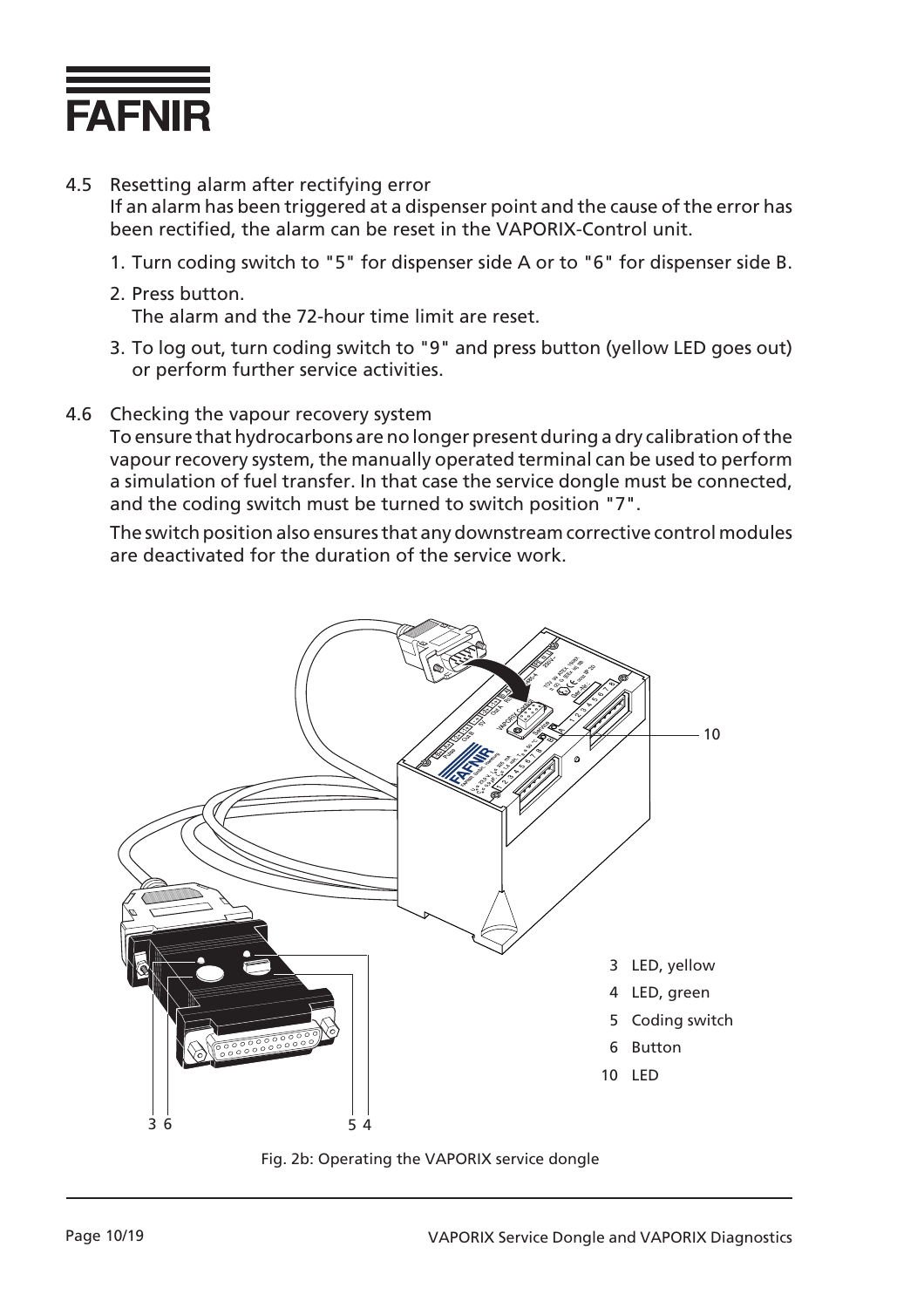

# <span id="page-10-0"></span>**5 Technical data**

| Dimensions:                                                 | 80 x 55 x 20 [mm]                      |                             |  |  |  |  |
|-------------------------------------------------------------|----------------------------------------|-----------------------------|--|--|--|--|
| Weight (without cable):                                     | 60q                                    |                             |  |  |  |  |
| Operating temperature: -10 $^{\circ}$ C to +50 $^{\circ}$ C |                                        |                             |  |  |  |  |
| Pin assignment:                                             |                                        | SUB-D socket, 25-pole to PC |  |  |  |  |
|                                                             | Pin 2:                                 | RxD                         |  |  |  |  |
|                                                             | Pin 3:                                 | TxD                         |  |  |  |  |
|                                                             | Pin $7:$                               | GND                         |  |  |  |  |
|                                                             | all further pins: not assigned         |                             |  |  |  |  |
|                                                             | SUB-D plug, 25-pole to VAPORIX-Control |                             |  |  |  |  |
|                                                             | Pin 2:                                 | TxD                         |  |  |  |  |
|                                                             | Pin $3:$                               | RxD                         |  |  |  |  |
|                                                             | Pin 6:                                 | +5 V supply, max. 20 mA     |  |  |  |  |
|                                                             | Pin $7:$                               | <b>GND</b>                  |  |  |  |  |
|                                                             | all further pins: not assigned         |                             |  |  |  |  |

# **6 Overview – coding switch commands**

| <b>Function</b>           | <b>Switch position</b>  |                         |  |  |  |  |
|---------------------------|-------------------------|-------------------------|--|--|--|--|
|                           | <b>Dispenser side A</b> | <b>Dispenser side B</b> |  |  |  |  |
| Alarm test                |                         | 2                       |  |  |  |  |
| Service release           | 3                       | 4                       |  |  |  |  |
| Alarm reset               | 5                       | 6                       |  |  |  |  |
| Simulation<br>measurement |                         |                         |  |  |  |  |
| Login                     | ∩                       |                         |  |  |  |  |
| Log out                   | 9                       |                         |  |  |  |  |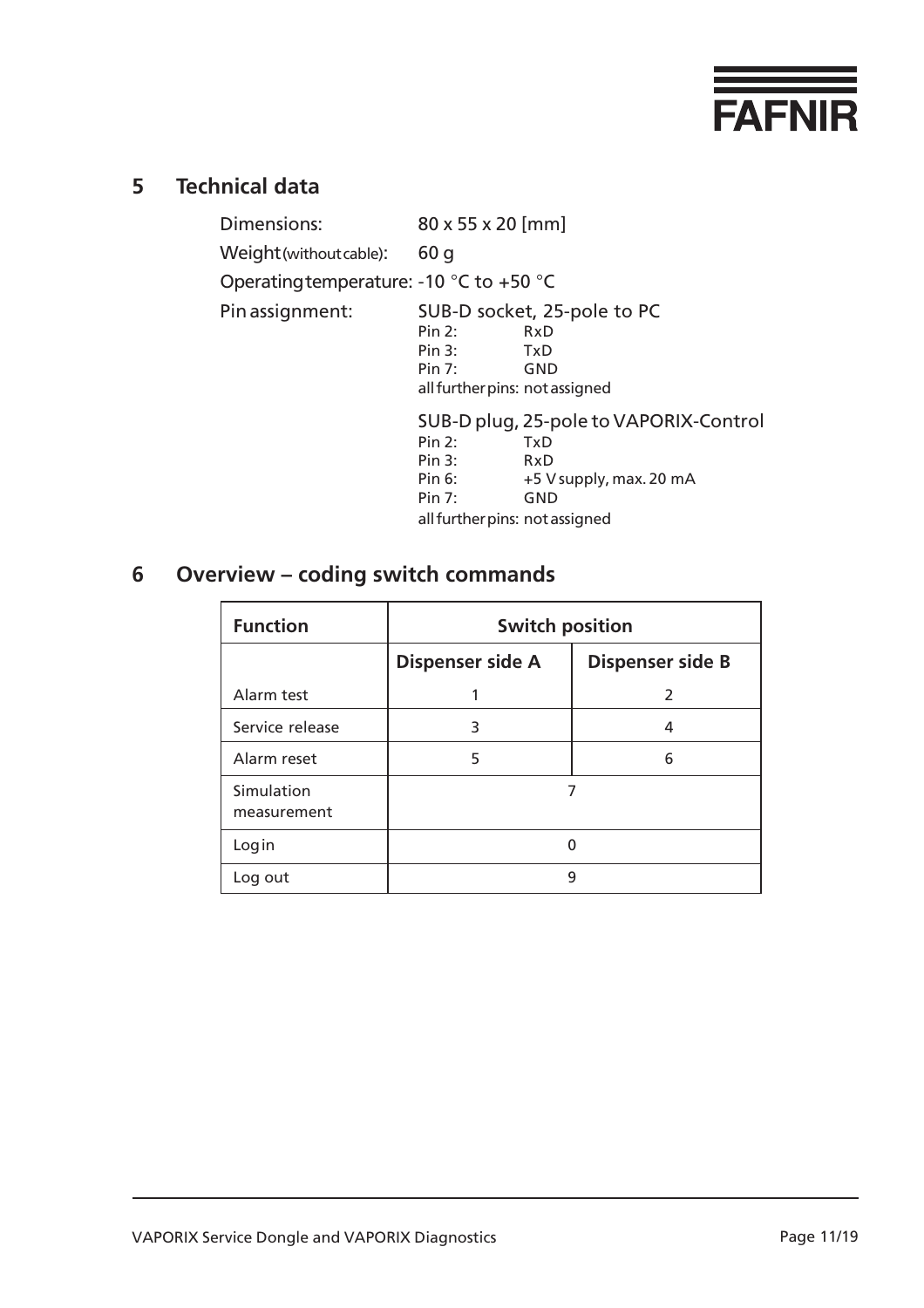<span id="page-11-0"></span>

# **VAPORIX diagnostics**

### **1 Description of the VAPORIX diagnostics program**

VAPORIX diagnostics is used to read out and graphically represent all the relevant history data of the filling operations for both dispenser sides. The readout data is displayed in Microsoft Excel and can be stored as an Excel file.

This manual of operating instructions assumes that you know how to operate your computer and that you also know how to use the Windows operating system, in particular with the Microsoft Excel software program.

#### **2 System requirements**

- Operating system Windows 98, ME, NT, 2000, XP (Windows 95 is not supported)
- Microsoft Excel 97 or higher versions
- 3<sup>1</sup>/<sub>2</sub>" floppy disk or CD-ROM drive (for program installation)
- A free serial interface or USB interface with serial adapter for connection to the VAPORIX-Control measurement analysis unit

#### **3 Installation**

- Insert the VAPORIX diagnostics floppy disk or CD-ROM into the respective drive and start the file *VAPORIX-Diagnose.exe* by means of a double-click in Windows Explorer or by double-clicking the menu item *Execute* in the start menu.
- Follow the instructions on the screen until the installation has been successfully completed. A restart of the Windows program is not required.
- If you have installed the program under Windows NT, 2000 or XP, the first program start must be performed by the administrator because the program installs the drivers during the first start-up, which is only possible with administrator rights.

#### **4 Preparation**

Prior to the program start-up, the VAPORIX-Control measurement analysis unit must be connected via a free serial RS232 interface or USB interface with a serial adapter to a computer.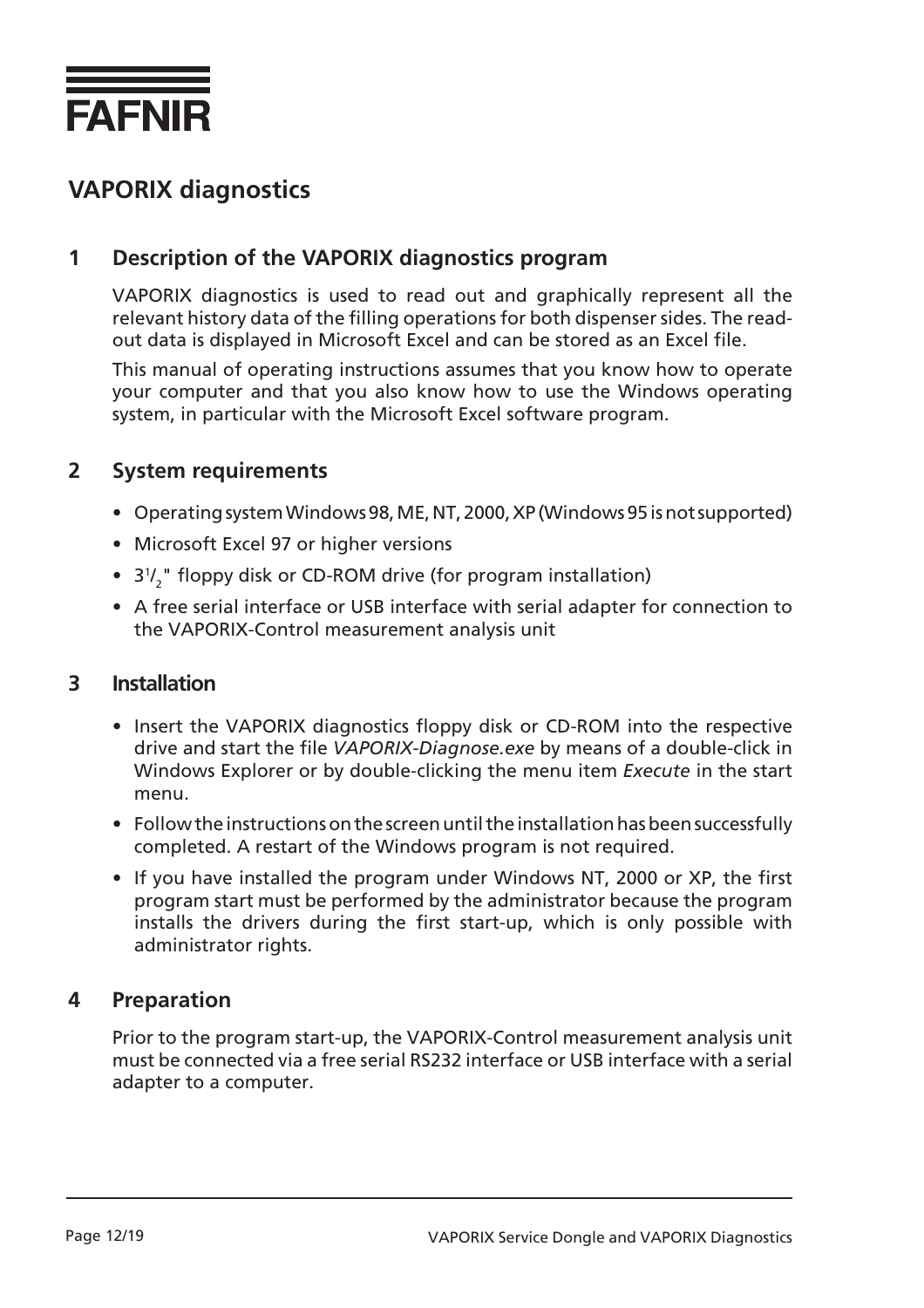

#### <span id="page-12-0"></span>**5 Program start**

Use the Windows function *Start -> Programs* to start the program. If you did not specify a different program group during the installation procedure, you will find the program in the program group *FAFNIR*.

| <b>KON</b><br>Eigene Dateien         | 烩<br>Microsoft Dutlook                           | Verknüpfung mit<br>acrodist.exe                |   | Trans N & W Global Tec                                                                  | intern                      |
|--------------------------------------|--------------------------------------------------|------------------------------------------------|---|-----------------------------------------------------------------------------------------|-----------------------------|
| Arbeitsplatz                         | 'n.<br>Microsoft Internet<br>Explorer 3.02-L     |                                                |   |                                                                                         | le bar<br>Kunden-1          |
| Netzwerkumgebung                     | 月<br>Java Web Start                              |                                                |   |                                                                                         | Zh-<br>Kunden-2             |
| Internet Explorer                    | 쫇<br>VAPORIX-Diagnose                            |                                                |   |                                                                                         |                             |
| $\mathbb{A}$                         | $\overline{R}$                                   |                                                |   |                                                                                         |                             |
| 靠                                    | Programmzugriff und -standards<br>Windows Update |                                                |   |                                                                                         |                             |
| <b>A</b>                             | WinZip                                           |                                                |   |                                                                                         |                             |
|                                      | Neues Office-Dokument<br>Office-Dokument öffnen  |                                                |   |                                                                                         |                             |
| 9.8a                                 | Programme                                        | à<br>Zubehör<br>Þ.                             |   |                                                                                         |                             |
|                                      | Dokumente                                        | Adobe<br>Þ.<br>上面<br>CorelDRAW 9<br>Þ.         |   |                                                                                         |                             |
| 鸚                                    | Einstellungen                                    | $\sum$ Microsoft Excel<br>W Microsoft Word     |   |                                                                                         |                             |
| X                                    | Suchen                                           | ▶ 扇 <br>TRADOS<br>×                            |   |                                                                                         |                             |
| <b>D</b>                             | Hilfe                                            | à<br>TRADOS 6.5 LSP<br>后<br><b>FAFNIR</b><br>Ы | 层 | Lösche Portnummer<br>VAPORIX-Diagnose<br>$\overline{\overline{\overline{\mathrm{NMR}}}$ |                             |
| <b>Windows 2000 Professiona</b><br>ē | Ausführen                                        | G<br>Filter Pack<br>Þ.<br>¥                    |   | 囫<br>VAPORIX-Diagnose<br>Ort: C:\Programme\FAFNIR\VAPORIX-Diagnose                      | $\infty$<br>G<br>Papierkorb |
| 四                                    | Beenden                                          |                                                |   |                                                                                         |                             |
| <b>图Start</b>                        | det                                              |                                                |   |                                                                                         | 四旬<br>13:54                 |

Fig. 3: Start of VAPORIX diagnostics

When the program is started for the first time, a dialog window will open up in which you must specify the COM port to be used to carry out communication with the VAPORIX-Control measurement analysis unit.

| <b>THE Port Auswahl</b>              | $  \square   \square   \times$ |  |  |  |  |  |  |  |  |  |
|--------------------------------------|--------------------------------|--|--|--|--|--|--|--|--|--|
| Bitte wählen Sie einen COM-Port aus: |                                |  |  |  |  |  |  |  |  |  |
| COM1                                 |                                |  |  |  |  |  |  |  |  |  |
| ΠK                                   | Abbrechen                      |  |  |  |  |  |  |  |  |  |
|                                      |                                |  |  |  |  |  |  |  |  |  |

Select the COM port that is connected to the VAPORIX-Control measurement analysis unit.

Fig. 4: COM port selection



*The Microsoft Excel template contains so-called macros for the purpose of preparing the diagrams. When the program is started, a window appears with appropriate warning information. Select the button "Activate macros" in order to be able to use all VAPORIX diagnostics program functions.*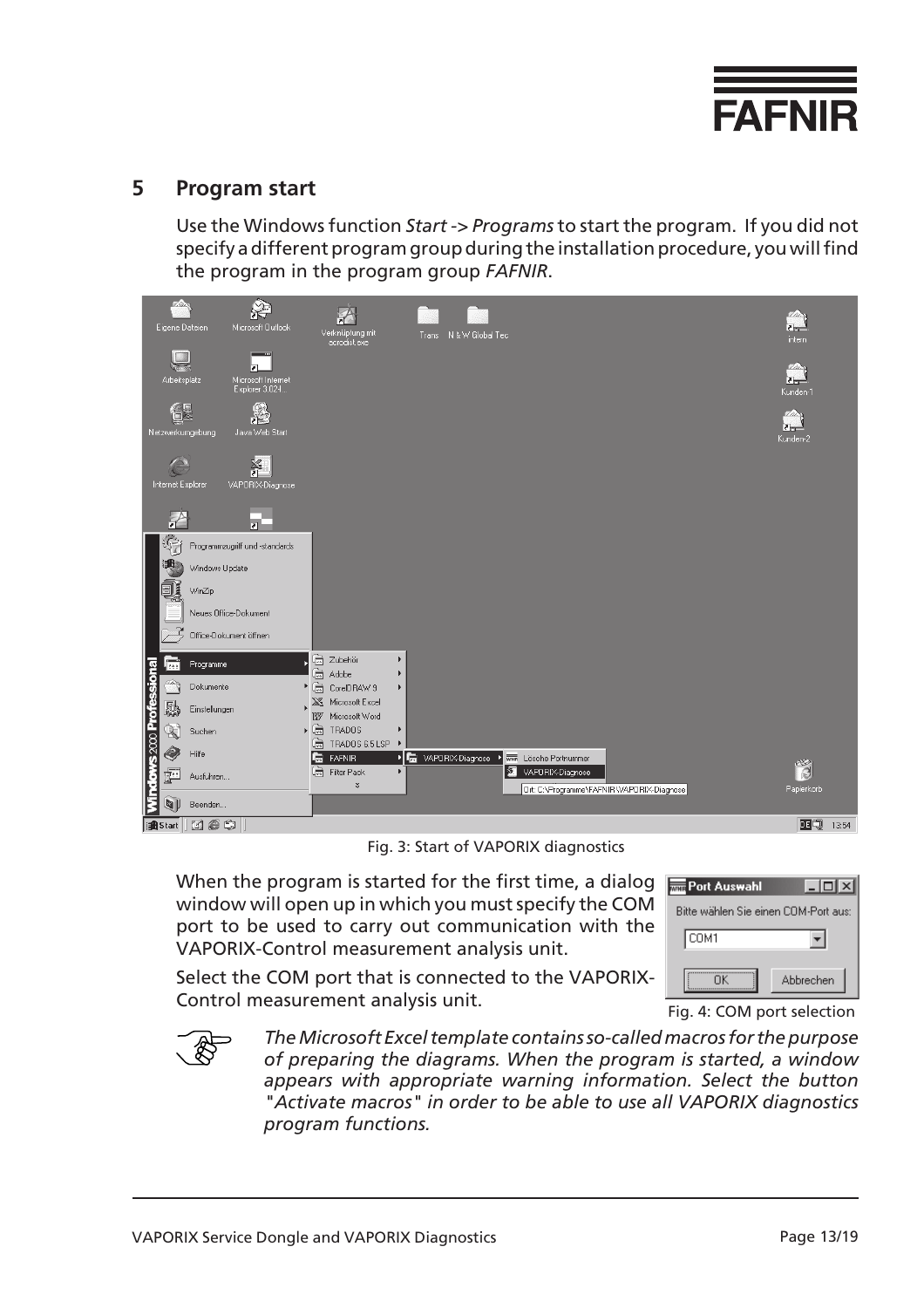

5.1 Reading out the history data

To read out and display the history data of the connected VAPORIX-Control measurement analysis unit in graphical form, select the button *Start*. However, you can also read in and display already available history data in graphical form by pressing the button *Open*.

|                   |                         |                      | X Microsoft Excel - VAPORIX-Diagnose1   |   |                                                                                                                                                                                                                                                                  |                                |                         |                                                    |                   |    | $-10 \times$<br>$-10 \times$ |
|-------------------|-------------------------|----------------------|-----------------------------------------|---|------------------------------------------------------------------------------------------------------------------------------------------------------------------------------------------------------------------------------------------------------------------|--------------------------------|-------------------------|----------------------------------------------------|-------------------|----|------------------------------|
|                   |                         |                      |                                         |   | 58 Datei Bearbeiten Ansicht Einfügen Format Extras Daten Fenster ? Adobe PDF                                                                                                                                                                                     |                                |                         |                                                    |                   |    |                              |
|                   |                         |                      |                                         |   | B 2 8 8 5 7 8 8 8 1 0 × 0 × 1 8 6 2 % \$ 3 1 8 9 4 <del>0 ×</del> 0 1 8 5 6                                                                                                                                                                                      |                                |                         |                                                    |                   |    |                              |
|                   |                         | $\star$              |                                         |   | $\boxed{\cdot\mid r\;\;\textrm{ }x\;\;\textrm{ }y\;\left \;\equiv\;\equiv\;\equiv\;\boxdot\;\left \;\bigcirc\;\gamma\;\;\textrm{ }m\;\;\textrm{ }y\;\;\beta\right \;\uparrow\;\not\equiv\;\left \;\equiv\;\bullet\;\;\blacktriangle\;\bullet\;\right.\right.}\\$ |                                |                         |                                                    |                   |    |                              |
|                   | A7                      | $\blacktriangledown$ | $=$                                     |   |                                                                                                                                                                                                                                                                  |                                |                         |                                                    |                   |    |                              |
|                   | A                       | B                    | C                                       | D | E                                                                                                                                                                                                                                                                | F                              | G                       | H                                                  | $\cdot$           | K  |                              |
|                   |                         |                      | Historie VAPORIX-Control                |   |                                                                                                                                                                                                                                                                  |                                |                         |                                                    |                   |    |                              |
| 2                 |                         |                      |                                         |   |                                                                                                                                                                                                                                                                  |                                |                         |                                                    |                   |    |                              |
| 3                 | Seite                   |                      |                                         |   |                                                                                                                                                                                                                                                                  |                                |                         |                                                    |                   |    |                              |
| $\overline{4}$    |                         |                      |                                         |   |                                                                                                                                                                                                                                                                  |                                |                         |                                                    |                   |    |                              |
| 5                 | Sensornr. Uhrzeit Datum |                      |                                         |   | Fehlerzähler Betankungszähler Rückführrate Mittelwert d.                                                                                                                                                                                                         |                                |                         | Mittlere Gastemp. GK-Status Gasfluß Kraftstofffluß |                   |    |                              |
| 6                 |                         |                      |                                         |   |                                                                                                                                                                                                                                                                  | in %                           | Rückführrate in % in °C |                                                    | in I/min in I/min |    |                              |
| 7<br>8            |                         |                      |                                         |   |                                                                                                                                                                                                                                                                  |                                |                         |                                                    |                   |    |                              |
| 9                 |                         |                      |                                         |   | VAPORIX-Diagnose                                                                                                                                                                                                                                                 |                                |                         | $\overline{\mathbf{x}}$                            |                   |    |                              |
| 10                |                         |                      |                                         |   |                                                                                                                                                                                                                                                                  |                                |                         |                                                    |                   |    |                              |
| 11                |                         |                      |                                         |   | <b>FAFNIR</b>                                                                                                                                                                                                                                                    |                                |                         |                                                    |                   |    |                              |
| 12                |                         |                      |                                         |   |                                                                                                                                                                                                                                                                  |                                |                         |                                                    |                   |    |                              |
| 13                |                         |                      |                                         |   |                                                                                                                                                                                                                                                                  | Kommunikationsprogramm starten | Starten                 |                                                    |                   |    |                              |
| 14                |                         |                      |                                         |   |                                                                                                                                                                                                                                                                  | und Diagramme generieren       |                         |                                                    |                   |    |                              |
| 15                |                         |                      |                                         |   |                                                                                                                                                                                                                                                                  | Datei öffnen und Diagramme     |                         |                                                    |                   |    |                              |
| 16                |                         |                      |                                         |   | generieren                                                                                                                                                                                                                                                       |                                | Öffnen                  |                                                    |                   |    |                              |
| 17<br>18          |                         |                      |                                         |   |                                                                                                                                                                                                                                                                  |                                |                         |                                                    |                   |    |                              |
| 19                |                         |                      |                                         |   |                                                                                                                                                                                                                                                                  |                                |                         |                                                    |                   |    |                              |
| 20                |                         |                      |                                         |   |                                                                                                                                                                                                                                                                  |                                | Schliessen              |                                                    |                   |    |                              |
| 21                |                         |                      |                                         |   |                                                                                                                                                                                                                                                                  |                                |                         |                                                    |                   |    |                              |
| 22                |                         |                      |                                         |   |                                                                                                                                                                                                                                                                  |                                |                         |                                                    |                   |    |                              |
| 23                |                         |                      |                                         |   |                                                                                                                                                                                                                                                                  |                                |                         |                                                    |                   |    |                              |
| 24                |                         |                      |                                         |   |                                                                                                                                                                                                                                                                  |                                |                         |                                                    |                   |    |                              |
| $\overline{25}$   |                         |                      |                                         |   |                                                                                                                                                                                                                                                                  |                                |                         |                                                    |                   |    |                              |
| 26                |                         |                      |                                         |   |                                                                                                                                                                                                                                                                  |                                |                         |                                                    |                   |    |                              |
| 27                |                         |                      |                                         |   |                                                                                                                                                                                                                                                                  |                                |                         |                                                    |                   |    |                              |
| 28<br>29          |                         |                      |                                         |   |                                                                                                                                                                                                                                                                  |                                |                         |                                                    |                   |    |                              |
| 30                |                         |                      |                                         |   |                                                                                                                                                                                                                                                                  |                                |                         |                                                    |                   |    |                              |
| 31                |                         |                      |                                         |   |                                                                                                                                                                                                                                                                  |                                |                         |                                                    |                   |    |                              |
| $\overline{32}$   |                         |                      |                                         |   |                                                                                                                                                                                                                                                                  |                                |                         |                                                    |                   |    |                              |
| 33                |                         |                      |                                         |   |                                                                                                                                                                                                                                                                  |                                |                         |                                                    |                   |    |                              |
| $\sim$ $\epsilon$ |                         |                      | II I DI Daten Seite A / Daten Seite B / |   |                                                                                                                                                                                                                                                                  |                                |                         | $  \cdot  $                                        |                   |    |                              |
| Bereit            |                         |                      |                                         |   |                                                                                                                                                                                                                                                                  |                                |                         |                                                    |                   | NF |                              |
|                   |                         |                      |                                         |   |                                                                                                                                                                                                                                                                  |                                |                         |                                                    |                   |    |                              |
|                   |                         |                      |                                         |   |                                                                                                                                                                                                                                                                  |                                |                         |                                                    |                   | 西切 | 13:56                        |

Fig. 5: Dialog window for displaying the history data

After communication with the measurement analysis unit has been established by pressing the button *Start*, the number of data records of the filling operation history to be read out is scanned. In order to obtain an informative overview, select the 2000 data records specified in the pre-setting (max. number).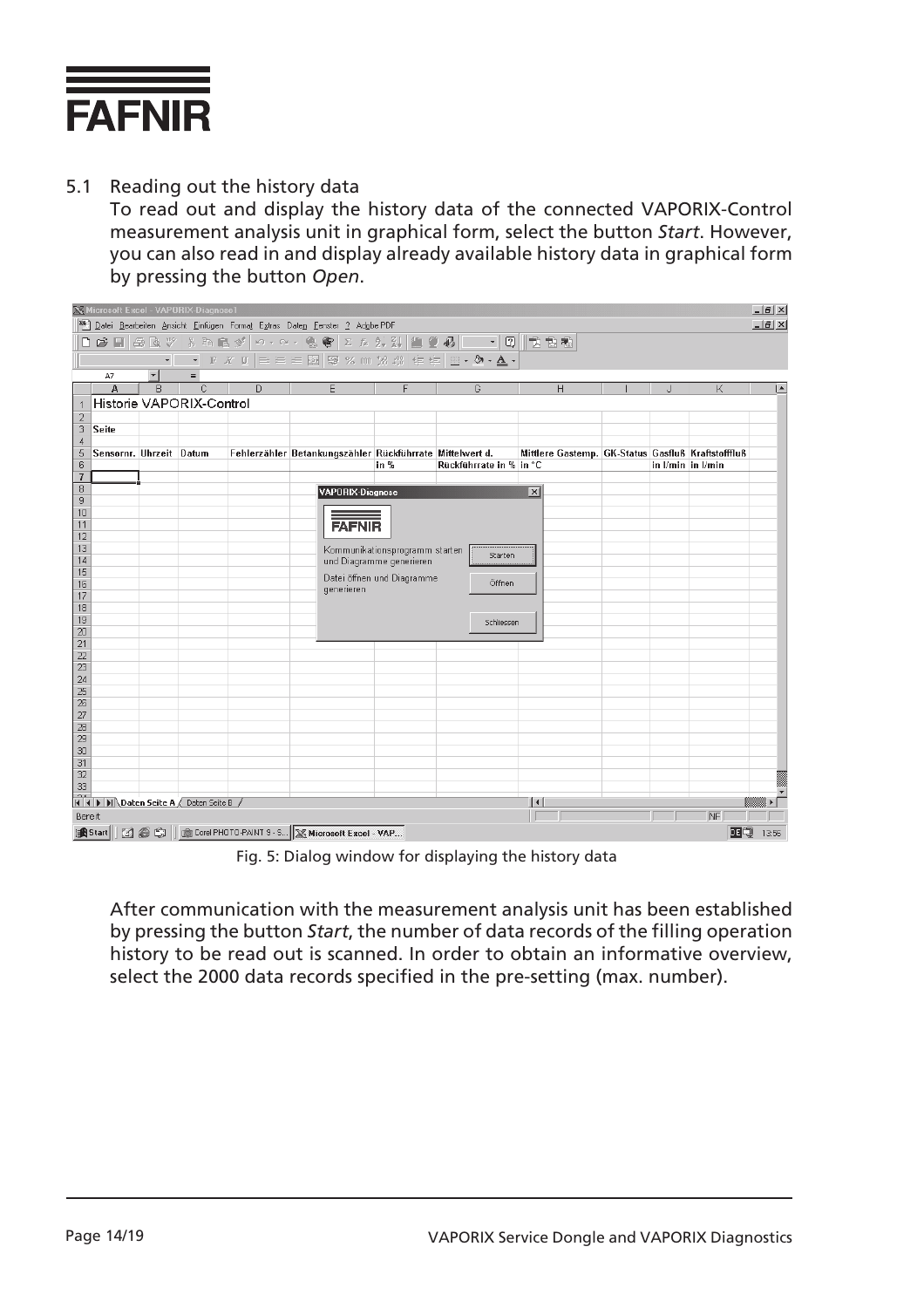

<span id="page-14-0"></span>

|                | <b>X Microsoft Excel - VAPORIX-Diagnose1</b> |                          |   |   | [88] Datei Bearbeiten Ansicht Einfügen Format Extras Daten Fenster ? Adobe PDF |                                                                            |                                   |                                                    |    |                 | $- B $ $\times$<br>$ B$ $\times$ |
|----------------|----------------------------------------------|--------------------------|---|---|--------------------------------------------------------------------------------|----------------------------------------------------------------------------|-----------------------------------|----------------------------------------------------|----|-----------------|----------------------------------|
|                |                                              |                          |   |   | DFBBBV 3 4 8 8 1 0 × 0 × 8 × 8 × 8 × 2 × 2 × 1 1 1 2 × 8 × 1 × 1 2 1 2 8 × 1   |                                                                            |                                   |                                                    |    |                 |                                  |
|                |                                              |                          |   |   | ▼ F K U   事 書 書 国   99 % 00 % # #   情 字   田 • め • ▲ •                          |                                                                            |                                   |                                                    |    |                 |                                  |
|                |                                              | $\overline{\phantom{0}}$ |   |   |                                                                                |                                                                            |                                   |                                                    |    |                 |                                  |
|                | А                                            | B                        | C | D | Ε                                                                              | F                                                                          | G                                 | H                                                  | ۱. | K               | ∣▲                               |
|                | Historie VAPORIX-Control                     |                          |   |   |                                                                                |                                                                            |                                   |                                                    |    |                 |                                  |
| $\overline{2}$ |                                              |                          |   |   |                                                                                |                                                                            |                                   |                                                    |    |                 |                                  |
| 3              | <b>Seite</b>                                 |                          |   |   |                                                                                |                                                                            |                                   |                                                    |    |                 |                                  |
| $\overline{4}$ |                                              |                          |   |   |                                                                                |                                                                            |                                   |                                                    |    |                 |                                  |
| 5<br>6         | Sensornr. Uhrzeit Datum                      |                          |   |   | Fehlerzähler Betankungszähler Rückführrate Mittelwert d.                       |                                                                            |                                   | Mittlere Gastemp. GK-Status Gasfluß Kraftstofffluß |    | in Vmin in Vmin |                                  |
| $\overline{7}$ |                                              |                          |   |   |                                                                                | in $%$<br><b>EXAPORIX-Control</b>                                          | Rückführrate in % in °C<br>$\Box$ |                                                    |    |                 |                                  |
| 8              |                                              |                          |   |   |                                                                                | Anzahl Datensätze (1 - 2000)                                               |                                   | $\vert x \vert$                                    |    |                 |                                  |
| 9              |                                              |                          |   |   |                                                                                |                                                                            |                                   |                                                    |    |                 |                                  |
| 10             |                                              |                          |   |   |                                                                                |                                                                            | 2000                              |                                                    |    |                 |                                  |
| 11             |                                              |                          |   |   |                                                                                | Starten                                                                    |                                   |                                                    |    |                 |                                  |
| 12<br>13       |                                              |                          |   |   |                                                                                |                                                                            |                                   |                                                    |    |                 |                                  |
| 14             |                                              |                          |   |   | Seite A                                                                        | In $\blacksquare$ Out $\blacksquare$<br><del>unu pragramme genereren</del> | <b>Starten</b>                    |                                                    |    |                 |                                  |
| 15             |                                              |                          |   |   |                                                                                |                                                                            |                                   |                                                    |    |                 |                                  |
| 16             |                                              |                          |   |   | generieren                                                                     | Datei öffnen und Diagramme                                                 | Öffnen                            |                                                    |    |                 |                                  |
| 17             |                                              |                          |   |   |                                                                                |                                                                            |                                   |                                                    |    |                 |                                  |
| 18             |                                              |                          |   |   |                                                                                |                                                                            |                                   |                                                    |    |                 |                                  |
| 19<br>20       |                                              |                          |   |   |                                                                                |                                                                            | Schliessen                        |                                                    |    |                 |                                  |
| 21             |                                              |                          |   |   | Wartet auf Programmende                                                        |                                                                            |                                   |                                                    |    |                 |                                  |
| 22             |                                              |                          |   |   |                                                                                |                                                                            |                                   |                                                    |    |                 |                                  |
| 23             |                                              |                          |   |   |                                                                                |                                                                            |                                   |                                                    |    |                 |                                  |
| 24             |                                              |                          |   |   |                                                                                |                                                                            |                                   |                                                    |    |                 |                                  |
| 25<br>26       |                                              |                          |   |   |                                                                                |                                                                            |                                   |                                                    |    |                 |                                  |
| 27             |                                              |                          |   |   |                                                                                |                                                                            |                                   |                                                    |    |                 |                                  |
| 28             |                                              |                          |   |   |                                                                                |                                                                            |                                   |                                                    |    |                 |                                  |
| 29             |                                              |                          |   |   |                                                                                |                                                                            |                                   |                                                    |    |                 |                                  |
| 30             |                                              |                          |   |   |                                                                                |                                                                            |                                   |                                                    |    |                 |                                  |
| 31             |                                              |                          |   |   |                                                                                |                                                                            |                                   |                                                    |    |                 |                                  |
| 32<br>33       |                                              |                          |   |   |                                                                                |                                                                            |                                   |                                                    |    |                 |                                  |
|                |                                              |                          |   |   |                                                                                |                                                                            |                                   |                                                    |    |                 |                                  |
|                | H 4 > > Daten Seite A / Daten Seite B /      |                          |   |   |                                                                                |                                                                            |                                   | $\vert \cdot \vert$                                |    |                 |                                  |
|                |                                              |                          |   |   |                                                                                |                                                                            |                                   |                                                    |    | NF              |                                  |
|                |                                              |                          |   |   |                                                                                |                                                                            |                                   |                                                    |    | œÓ              | 13:57                            |

Fig. 6: Defining the number of data records

Press the button *Start* to read out the history data. In the lower section of that dialog window, you will see a status display that shows which data records are being processed.

Following the reading-out operation, the program offers the possibility of reorganizing the history memory. The data available in VAPORIX-Control is then deleted with the exception of the last 96 data entries.

*Reorganization prevents identical data from being read out repeatedly.*

Following the reorganization process, communication to the VAPORIX-Control measurement analysis unit is automatically terminated and Microsoft Excel generates the diagrams. The process will now be terminated. Confirm with *OK*.



*To read out further history data of the VAPORIX-Control measurement analysis unit, you must restart the VAPORIX diagnostics program using the Windows start menu. However, Microsoft Excel can remain open.*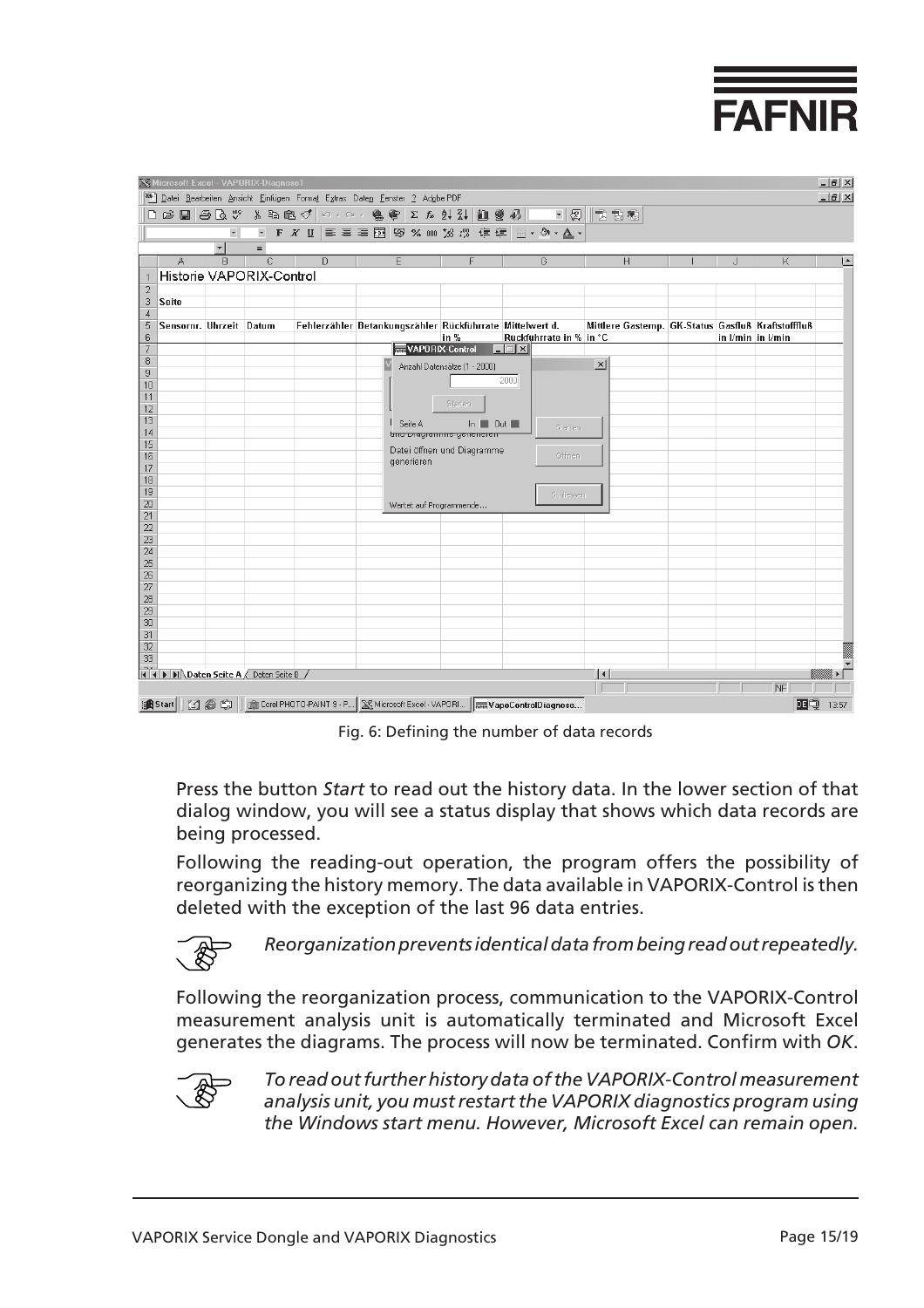

### **6 Representation of history data**

The history data of both dispenser sides is displayed in each case in tabular form and as a diagram on separate worksheets. The bottom card file tabs show the dispenser side that is applicable for the data.

| $- B  \times$<br>X Microsoft Excel - VAPORIX-Diagnose3                    |                         |              |                                                                                |                      |                                                                  |                      |                            |                                                    |                |            |                   |
|---------------------------------------------------------------------------|-------------------------|--------------|--------------------------------------------------------------------------------|----------------------|------------------------------------------------------------------|----------------------|----------------------------|----------------------------------------------------|----------------|------------|-------------------|
| Datei Bearbeiten Ansicht Einfügen Format Extras Daten Fenster ? Adobe PDF |                         |              |                                                                                |                      |                                                                  |                      |                            |                                                    |                |            | $ B$ $\times$     |
|                                                                           | $A \cup B$              |              |                                                                                | るも良ダ $ $ の・ペー        | 总管                                                               |                      | Σ £ 2↓ ₹↓ 仙 ● 49 100% ▼ 29 | 我我喝                                                |                |            |                   |
| Arial                                                                     |                         |              |                                                                                |                      | ▼10 ▼ F X U   ≣ ≣   車 国   59 % 00 % 4%   信 信   日 • め • A •       |                      |                            |                                                    |                |            |                   |
|                                                                           | A7                      | $\mathbf{r}$ | $= 1016$                                                                       |                      |                                                                  |                      |                            |                                                    |                |            |                   |
|                                                                           | A                       | B            | C                                                                              | D                    | E                                                                | F                    | G                          | H                                                  |                | J          | K<br>∣▲           |
|                                                                           |                         |              | Historie VAPORIX-Control                                                       |                      |                                                                  |                      |                            |                                                    |                |            |                   |
| $\overline{2}$                                                            |                         |              |                                                                                |                      |                                                                  |                      |                            |                                                    |                |            |                   |
| 3                                                                         | Seite                   | А            |                                                                                |                      |                                                                  |                      |                            |                                                    |                |            |                   |
| 4                                                                         |                         |              |                                                                                |                      |                                                                  |                      |                            |                                                    |                |            |                   |
| 5                                                                         | Sensornr. Uhrzeit Datum |              |                                                                                |                      | Fehlerzähler Betankungszähler Rückführrate Mittelwert d.         |                      |                            | Mittlere Gastemp. GK-Status Gasfluß Kraftstofffluß |                |            |                   |
| 6                                                                         |                         |              |                                                                                |                      |                                                                  | in %                 | Rückführrate in % in °C    |                                                    |                |            | in I/min in I/min |
| 7                                                                         |                         |              | 1016 16:22:08 16.01.2003                                                       | $\Box$               | 3600                                                             | 96                   | 121,3                      | 7,6                                                | 89             | 32,8       | 34                |
| 8                                                                         |                         |              | 1016 16:30:45 16.01.2003                                                       | $\Box$               | 3601                                                             | 95                   | 121,3                      | 7,5                                                | 89             | 29,6       | 31                |
| 9                                                                         |                         |              | 1016 16:35:50 16.01.2003                                                       | n                    | 3602                                                             | 92                   | 121.1                      | 7.4                                                | 109            | 28.4       | 31                |
| 10                                                                        |                         |              | 1016 17:31:30 16.01.2003                                                       | n.                   | 3603                                                             | 93                   | 121                        | 7 <sub>A</sub>                                     | 114            | 28,8       | 30,9              |
| 11                                                                        |                         |              | 1016 17:56:26 16.01.2003                                                       | 0                    | 3604                                                             | 101                  | 121.5                      | 7,3                                                | 75             | 34,2       | 34                |
| 12                                                                        |                         |              | 1016 18:16:00 16:01.2003                                                       | 0                    | 3605                                                             | 95                   | 121.4                      | 7,1                                                | 88             | 32,2       | 34                |
| 13                                                                        |                         |              | 1016 18:24:53 16.01.2003                                                       | 0                    | 3606                                                             | 90                   | 121,1                      | 7,1                                                | 111            | 30,2       | 33,5              |
| 14                                                                        |                         |              | 1016 19:12:49 16.01.2003                                                       | n                    | 3607                                                             | 89                   | 120.6                      | 7,1                                                | 120            | 30,2       | 33,9              |
| 15                                                                        |                         |              | 1016 19:44:54 16.01.2003                                                       | 0                    | 3608                                                             | 94                   | 120,6                      | 7                                                  | 90             | 32,3       | 34,2              |
| 16                                                                        |                         |              | 1016 20:11:04 16.01.2003                                                       | 0                    | 3609                                                             | 92                   | 120,5                      | 7                                                  | 99             | 30         | 32.5              |
| 17                                                                        |                         |              | 1016 21:34:29 16.01.2003                                                       | 0                    | 3610                                                             | 102                  | 121,1                      | $\overline{7}$                                     | 64             | 31,6       | 30,9              |
| 18                                                                        |                         |              | 1016 05:38:15 17.01.2003                                                       | 0                    | 3611                                                             | 95                   | 121,2                      | 5,2                                                | 90             | 32,2       | 33,9              |
| 19                                                                        |                         |              | 1016 07:26:55 17.01.2003                                                       | 0                    | 3612                                                             | 89                   | 120.7                      | 4.9                                                | 106            | 30.5       | 34.2              |
| 20                                                                        |                         |              | 1016 08:09:36 17.01.2003                                                       | n.                   | 3613                                                             | 100                  | 121,2                      | 5                                                  | 68             | 34,1       | 34                |
| 21                                                                        |                         |              | 1016 08:30:16 17.01.2003                                                       | n                    | 3614                                                             | 92                   | 121                        | 5                                                  | 98             | 31,3       | 33,9              |
| 22<br>23                                                                  |                         |              | 1016 10:10:10 17:01.2003<br>1016 10:20:48 17.01.2003                           | 0<br>0               | 3615<br>3616                                                     | 98<br>92             | 121,3                      | 4,8<br>5                                           | 72<br>101      | 33<br>31,2 | 33,8<br>33,8      |
| 24                                                                        |                         |              | 1016 11:31:58 17.01.2003                                                       | 0                    | 3617                                                             | 92                   | 121,1<br>120.8             | 5                                                  | 97             | 31         | 33,7              |
| 25                                                                        |                         |              | 1016 11:38:02 17:01.2003                                                       | 0                    | 3618                                                             | 90                   | 120.5                      | 5,2                                                | 105            | 30.4       | 33,9              |
| 26                                                                        |                         |              | 1016 12:25:01 17:01.2003                                                       | n                    | 3619                                                             | 90                   | 120.2                      | 5,9                                                | 103            | 30,8       | 34.2              |
| 27                                                                        |                         |              | 1016 12:31:00 17:01.2003                                                       | 0                    | 3620                                                             | 95                   | 120,3                      | 6,1                                                | 86             | 31,5       | 33,1              |
| 28                                                                        |                         |              | 1016 12:50:49 17.01.2003                                                       | 0                    | 3621                                                             | 90                   | 120                        | 6,4                                                | 109            | 30,8       | 34,2              |
| 29                                                                        |                         |              | 1016 12:59:53 17.01.2003                                                       | 0                    | 3622                                                             | 92                   | 119.8                      | 6,3                                                | 99             | 31.1       | 33.9              |
| 30                                                                        |                         |              | 1016 13:05:37 17.01.2003                                                       | 0                    | 3623                                                             | 91                   | 119,6                      | 6,5                                                | 108            | 31,2       | 34,4              |
| 31                                                                        |                         |              | 1016 13:18:58 17.01.2003                                                       | n                    | 3624                                                             | 101                  | 120.2                      | 6,6                                                | 70             | 30,9       | 30.7              |
| 32                                                                        |                         |              | 1016 13:32:49 17:01.2003                                                       | 0                    | 3625                                                             | 90                   | 119,8                      | 6.4                                                | 108            | 30.6       | 34.2              |
| 33                                                                        |                         |              | 1016 13:37:31 17.01.2003                                                       | O                    | 3626                                                             | 92                   | 119.7                      | 6,5                                                | 106            | 28,7       | 31,1              |
|                                                                           |                         |              | sosol so se oolg <del>a os oooo</del><br>H 4   H Daten Seite A / Daten Seite B | Tankvorgänge Seite A |                                                                  | Tankvorgänge Seite B | 1100                       | $\sim$ $\sim$<br>$\vert \cdot \vert$               | $\overline{a}$ | 240        | 0.10              |
| Bereit                                                                    |                         |              |                                                                                |                      |                                                                  |                      |                            |                                                    |                |            | NF                |
|                                                                           | <b>A</b> Start          |              |                                                                                |                      | <b>12 卷 9 I 面Corel PHOTO-PAINT 9 - D X Microsoft Excel - VAP</b> |                      |                            |                                                    |                |            | 面切<br>14:01       |

Fig. 7: Representing the history data of dispenser side A in Microsoft Excel

Each line in the Microsoft Excel table corresponds to an evaluated filling operation. The meaning of the individual columns is indicated in the header.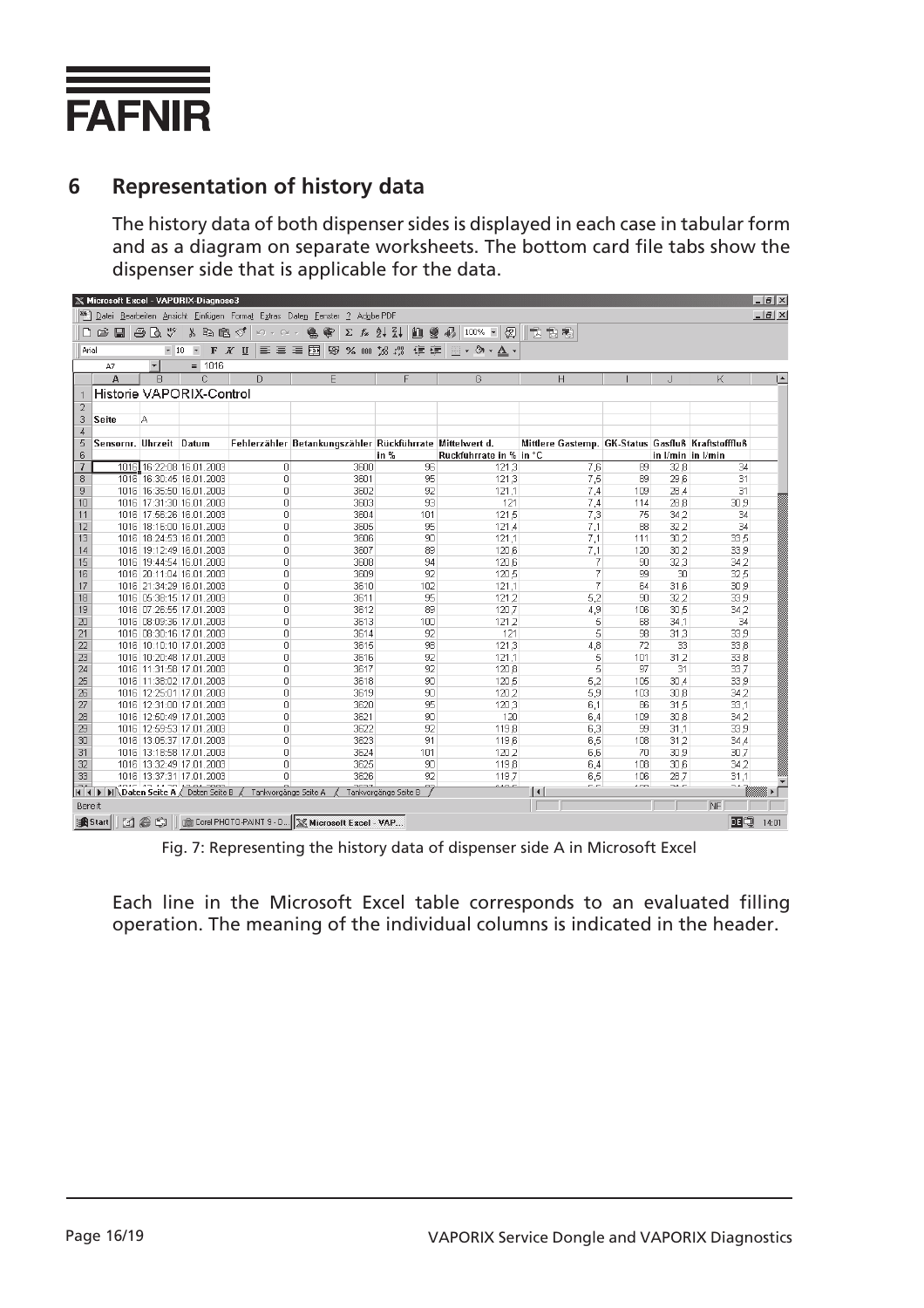<span id="page-16-0"></span>

Fig. 8: Graphical representation of the history data of dispenser side B



*For an analysis of the displayed history data, please refer to the FAFNIR diagnostics summary (separate manual).*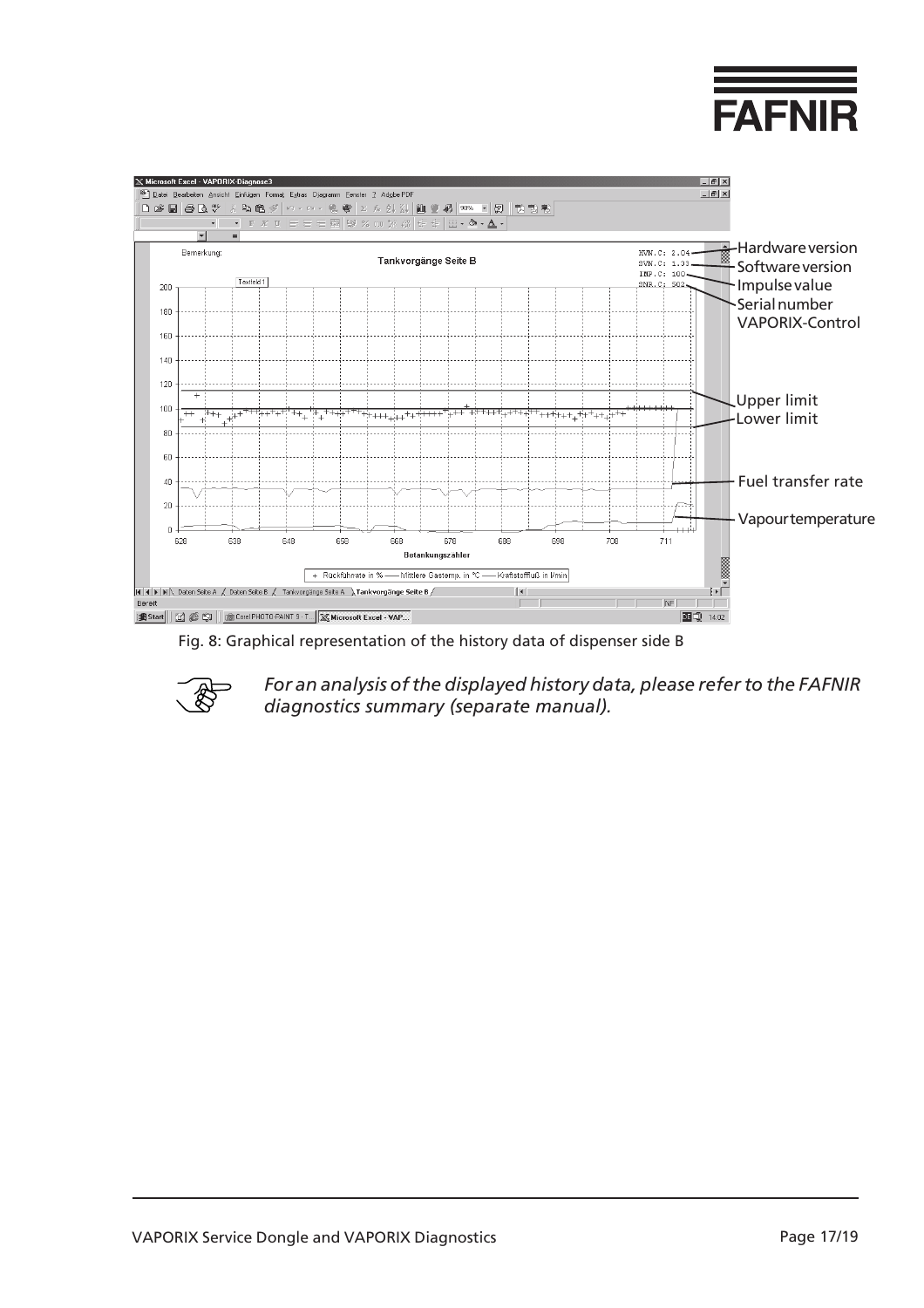

### **7 Storing the history data**

When the Microsoft Excel file is stored, further information regarding the filling station location is initially scanned and included in a separate table sheet. Enter the appropriate data in the dialog window (Fig. 9).

|                     | <b>X Microsoft Excel - VAPORIX-Diagnose3</b>                                                                                                              |                      |                                                                      |                      |                                                 |                      |                                                                         |                 |               |                |              | $ B$ $\times$                             |               |
|---------------------|-----------------------------------------------------------------------------------------------------------------------------------------------------------|----------------------|----------------------------------------------------------------------|----------------------|-------------------------------------------------|----------------------|-------------------------------------------------------------------------|-----------------|---------------|----------------|--------------|-------------------------------------------|---------------|
|                     | <sup>58</sup> Datei Bearbeiten Ansicht Einfügen Format Extras Daten Fenster ? Adobe PDF                                                                   |                      |                                                                      |                      |                                                 |                      |                                                                         |                 |               |                |              |                                           | $ B$ $\times$ |
|                     | <b>隐密 ∑ 左 斗 孔</b><br>仙堂45 100% - 2<br>$\mathcal{C} = \mathcal{C} \setminus \mathcal{C}$<br>8も良ぐ│<br>  书 もも<br>$ C\rangle \propto C $ $\propto$            |                      |                                                                      |                      |                                                 |                      |                                                                         |                 |               |                |              |                                           |               |
|                     | $\overline{\phantom{a}}$<br>- 車 国 % 咖 協 増 健 律  <br>$\Box$ $\rightarrow$ $\odot$ $\rightarrow$ $A$ $\rightarrow$<br>Arial<br>$-10$<br>$F$ $K$ U<br>青青<br>潭 |                      |                                                                      |                      |                                                 |                      |                                                                         |                 |               |                |              |                                           |               |
|                     |                                                                                                                                                           | $\blacktriangledown$ | $= 1016$                                                             |                      |                                                 |                      |                                                                         |                 |               |                |              |                                           |               |
|                     | A7<br>А                                                                                                                                                   | R                    | C.                                                                   | D.                   | F                                               | F                    | G                                                                       | H               |               |                |              | K                                         |               |
|                     |                                                                                                                                                           |                      | Historie VAPORIX-Control                                             |                      |                                                 |                      |                                                                         |                 |               |                |              |                                           |               |
|                     |                                                                                                                                                           |                      |                                                                      |                      |                                                 |                      |                                                                         |                 |               |                |              |                                           |               |
| $\overline{2}$<br>з | Seite                                                                                                                                                     | А                    |                                                                      |                      |                                                 |                      |                                                                         |                 |               |                |              |                                           |               |
| $\overline{4}$      |                                                                                                                                                           |                      |                                                                      |                      | <b>Datenabfrage</b>                             |                      |                                                                         | $\vert x \vert$ |               |                |              |                                           |               |
| 5                   | Sensornr, Uhrzeit Datum                                                                                                                                   |                      |                                                                      |                      |                                                 |                      | Fehlerzähler E Die folgenden Daten werden in ein Datenblatt übernommen: |                 |               |                |              | lastemp, GK-Status Gasfluß Kraftstofffluß |               |
| 6                   |                                                                                                                                                           |                      |                                                                      |                      | Tankstelle                                      |                      |                                                                         |                 |               |                |              | in I/min in I/min                         |               |
| $\overline{I}$      |                                                                                                                                                           |                      | 1016 16:22:08 16.01.2003                                             | $\overline{0}$       | 0rt                                             |                      |                                                                         |                 | 7,6           | 89             | 32,8         | 34                                        |               |
| 8                   |                                                                                                                                                           |                      | 1016 16:30:45 16.01.2003                                             | 0                    |                                                 |                      |                                                                         |                 | 7.5           | 89             | 29,6         | 31                                        |               |
| 9                   |                                                                                                                                                           |                      | 1016 16:35:50 16:01:2003                                             | 0                    | Straße                                          |                      |                                                                         |                 | 7,4           | 109            | 28,4         | 31                                        |               |
| 10                  |                                                                                                                                                           |                      | 1016 17:31:30 16.01.2003                                             | 0                    | Objekt-Nr.                                      |                      |                                                                         |                 | 7,4           | 114            | 28,8         | 30,9                                      |               |
| 11                  |                                                                                                                                                           |                      | 1016 17:56:26 16.01.2003                                             | 0                    |                                                 |                      |                                                                         |                 | 7,3           | 75             | 34,2         | 34                                        |               |
| 12                  |                                                                                                                                                           |                      | 1016 18:16:00 16.01.2003                                             | 0                    | Datum                                           | 21.06.2004           |                                                                         |                 | 7,1           | 88             | 32,2         | 34                                        |               |
| 13                  |                                                                                                                                                           |                      | 1016 18:24:53 16.01.2003                                             | 0                    |                                                 |                      |                                                                         |                 | 7.1           | 111            | 30.2         | 33.5                                      |               |
| 14<br>15            |                                                                                                                                                           |                      | 1016 19:12:49 16.01.2003<br>1016 19:44:54 16.01.2003                 | 0<br>0               | ZP-Nr. Seite A                                  |                      |                                                                         |                 | 7,1<br>7      | 120<br>90      | 30,2<br>32,3 | 33,9<br>34.2                              |               |
| 16                  |                                                                                                                                                           |                      | 1016 20:11:04 16:01.2003                                             | 0                    | ZP-Nr. Seite B                                  |                      |                                                                         |                 | 7             | 99             | 30           | 32,5                                      |               |
| 17                  |                                                                                                                                                           |                      | 1016 21:34:29 16.01.2003                                             | 0                    |                                                 |                      |                                                                         |                 | 7             | 64             | 31,6         | 30,9                                      |               |
| 18                  |                                                                                                                                                           |                      | 1016 05:38:15 17.01.2003                                             | $\overline{0}$       | Zapfsäule                                       |                      |                                                                         |                 | 5,2           | 90             | 32,2         | 33,9                                      |               |
| 19                  |                                                                                                                                                           |                      | 1016 07:26:55 17.01.2003                                             | 0                    | Hersteller                                      |                      |                                                                         |                 | 4,9           | 106            | 30,5         | 34,2                                      |               |
| 20                  |                                                                                                                                                           |                      | 1016 08:09:36 17.01.2003                                             | 0                    | Typ                                             |                      |                                                                         |                 | 5             | 68             | 34.1         | 34                                        |               |
| 21                  |                                                                                                                                                           |                      | 1016 08:30:16 17.01.2003                                             | 0                    |                                                 |                      |                                                                         |                 | 5             | 98             | 31,3         | 33,9                                      |               |
| 22                  |                                                                                                                                                           |                      | 1016 10:10:10 17.01.2003                                             | 0                    | GR-System /<br>Zertifikat-Nr.                   |                      |                                                                         |                 | 4,8           | 72             | 33           | 33,8                                      |               |
| 23                  |                                                                                                                                                           |                      | 1016 10:20:48 17:01.2003                                             | 0                    |                                                 |                      |                                                                         |                 | 5             | 101            | 31,2         | 33,8                                      |               |
| 24                  |                                                                                                                                                           |                      | 1016 11:31:58 17.01.2003                                             | 0                    |                                                 | <b>OK</b>            | Abbrechen                                                               |                 | 5             | 97             | 31           | 33,7                                      |               |
| 25                  |                                                                                                                                                           |                      | 1016 11:38:02 17:01:2003                                             | O                    |                                                 |                      |                                                                         |                 | 5,2           | 105            | 30.4         | 33,9                                      |               |
| 26                  |                                                                                                                                                           |                      | 1016 12:25:01 17.01.2003                                             | 0                    | তচাভ                                            | जा                   | 120,21                                                                  |                 | 5,9           | 103            | 30.8         | 34,2                                      |               |
| 27<br>28            |                                                                                                                                                           |                      | 1016 12:31:00 17:01.2003<br>1016 12:50:49 17.01.2003                 | 0<br>0               | 3620<br>3621                                    | 95<br>90             | 120,3<br>120                                                            |                 | 6.1           | 86<br>109      | 31.5<br>30,8 | 33.1<br>34,2                              |               |
| 29                  |                                                                                                                                                           |                      | 1016 12:59:53 17.01.2003                                             | 0                    | 3622                                            | 92                   | 119,8                                                                   |                 | 6,4<br>6,3    | 99             | 31.1         | 33,9                                      |               |
| 30                  |                                                                                                                                                           |                      | 1016 13:05:37 17:01.2003                                             | 0                    | 3623                                            | 91                   | 119,6                                                                   |                 | 6,5           | 108            | 31,2         | 34,4                                      |               |
| 31                  |                                                                                                                                                           |                      | 1016 13:18:58 17.01.2003                                             | Ω                    | 3624                                            | 101                  | 120,2                                                                   |                 | 6,6           | 70             | 30,9         | 30,7                                      |               |
| 32                  |                                                                                                                                                           |                      | 1016 13:32:49 17:01.2003                                             | 0                    | 3625                                            | 90                   | 119,8                                                                   |                 | 6,4           | 108            | 30.6         | 34,2                                      |               |
| 33                  |                                                                                                                                                           |                      | 1016 13:37:31 17.01.2003                                             | 0                    | 3626                                            | 92                   | 119,7                                                                   |                 | 6.5           | 106            | 28.7         | 31,1                                      |               |
| $-1$                |                                                                                                                                                           |                      | sosol so issionist os oooo<br>III I II Daten Seite A / Daten Seite B | Tankvorgänge Seite A |                                                 | Tankvorgänge Seite B | 1100                                                                    | $\vert \vert$   | $\sim$ $\sim$ | $\overline{a}$ | $\sim$       | 0.10                                      |               |
|                     | Bereit                                                                                                                                                    |                      |                                                                      |                      |                                                 |                      |                                                                         |                 |               |                |              | NF                                        |               |
|                     | <b>過Start</b>                                                                                                                                             | de a                 |                                                                      |                      | Corel PHOTO-PAINT 9 - D X Microsoft Excel - VAP |                      |                                                                         |                 |               |                |              | 面印                                        | 14:03         |

Fig. 9: Dialog window for specification of filling-station-specific data

Afterwards, store the history data as a Microsoft Excel work book with the extension *\*.xls*.